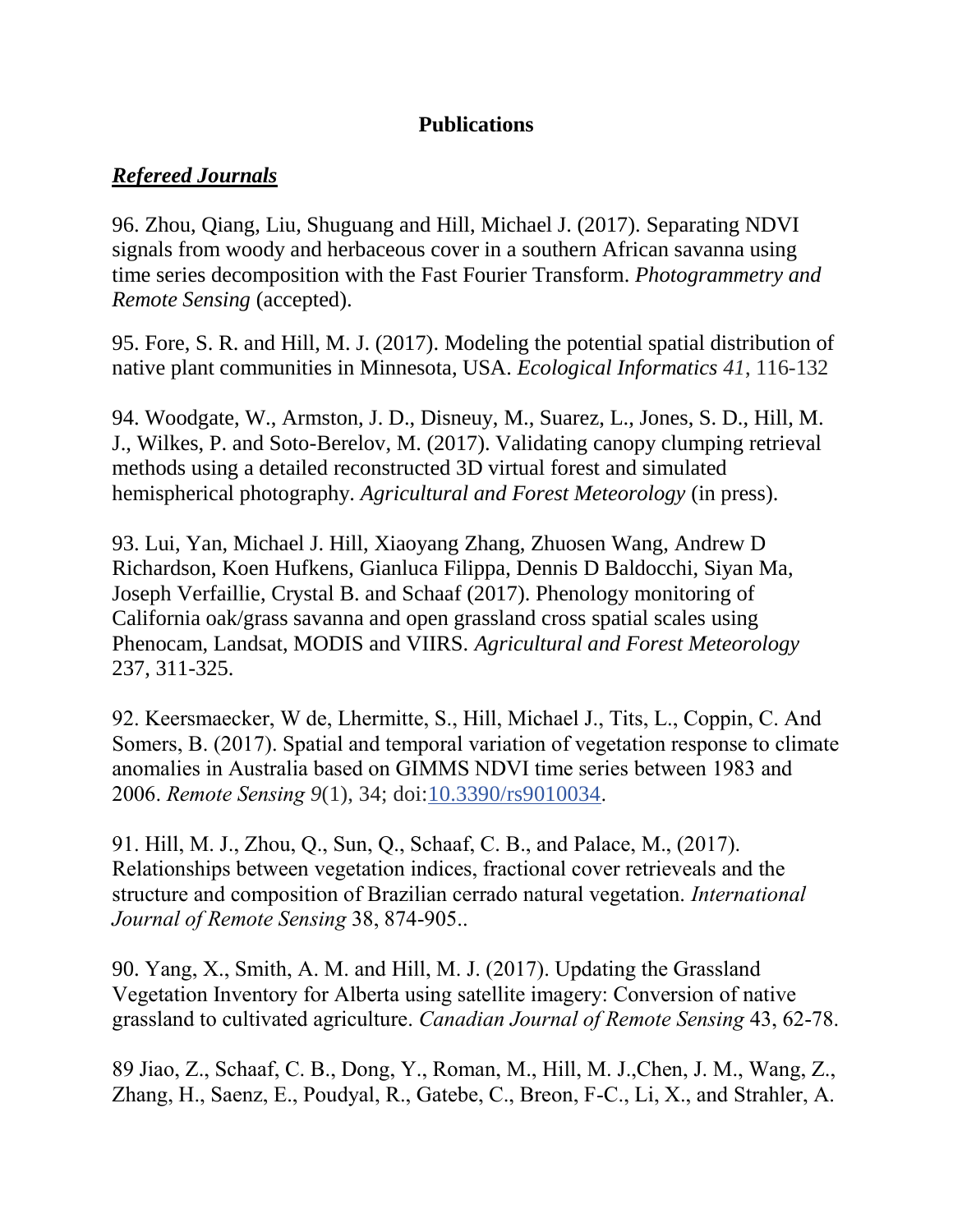(2016). A method for improving hotspot directional signatures in BRDF models used for MODIS. *Remote Sensing of Environment* 186, 135-151.

88. Woodgate, W., Armston, J.D., Disney, M., Jones, S.D., Suarez, L., Hill, M.J., Wilkes, P., & Soto-Berelov, M. (2016). Quantifying the impact of woody material on leaf area index estimation from hemispherical photography using 3D canopy simulations. *Agricultural and Forest Meteorology* 226, 1-12..

87. Hill, M. J. and Southworth, J. (2016). Special Issue Editorial. Anthropogenic change in savannas and associated forest biomes. *Journal of Land Use Science* 11, 1-6. DOI:10.1080/1747423X.2016.1145949.

86. Hill, M. J., Zhou, Q., Sun, Q., Schaaf, C, B., Southworth, J., Mishra, N., Gibbes, C., Bunting, E., Brandt, T., & Crews, K. A. (2016). Dynamics of the NDVI-SWIR32 vegetation index response in Southern Africa: Implications for retrieval of fractional cover from MODIS data. *International Journal of Remote Sensing* 37, 1476-1503.

85. Zhou, Q., Hill, M. J., Sun, Q. and Schaaf, C. B. (2016). Retrieving understory temporal dynamics in tropical savannas from time series decomposition and linear unmixing of MODIS data. *International Journal of Remote Sensing* 37, 1445-1475.

84. Woodgate, W., Disney, M., Armston, J. D., Jones, S. D., Suarez, L., Hill, M. J., Wilkes, P., Soto-Berelov, M., Haywood, A. and Mellor, A. (2015). Quantifying the impact of woody material and within-crown clumping on estimation of forest canopy gap fraction and leaf area index. *Forest Ecology and Management* 358, 303-320.

83. Southworth, J., Zhu, L., Bunting, E., Ryan, S. J., Herror, H., Waylen, P. R. and Hill, M. J. (2016). Changes in vegetation persistence across global savanna landscapes, 1982-2010. *Journal of Land Use Science* 11, 7-32. DOI: 10.1080/1747423X.2015.1071439.

82. Knudson, . M., VanLooy, J. and Hill, M. J. (2015). Mapping habitat suitability for the western prairie fringed orchid (*Platanthera praeclara*) on the Sheyenne national Grassland, North Dakota. *Ecological Indicators* 57, 536-545.

81. Smith, A. M., Hill, M. J. and Zhang, Y. (2015). Estimating ground cover in the mixed prairie grassland of Alberta using Landsat TM imagery. *Canadian Journal of Remote Sensing* 41, 51-66.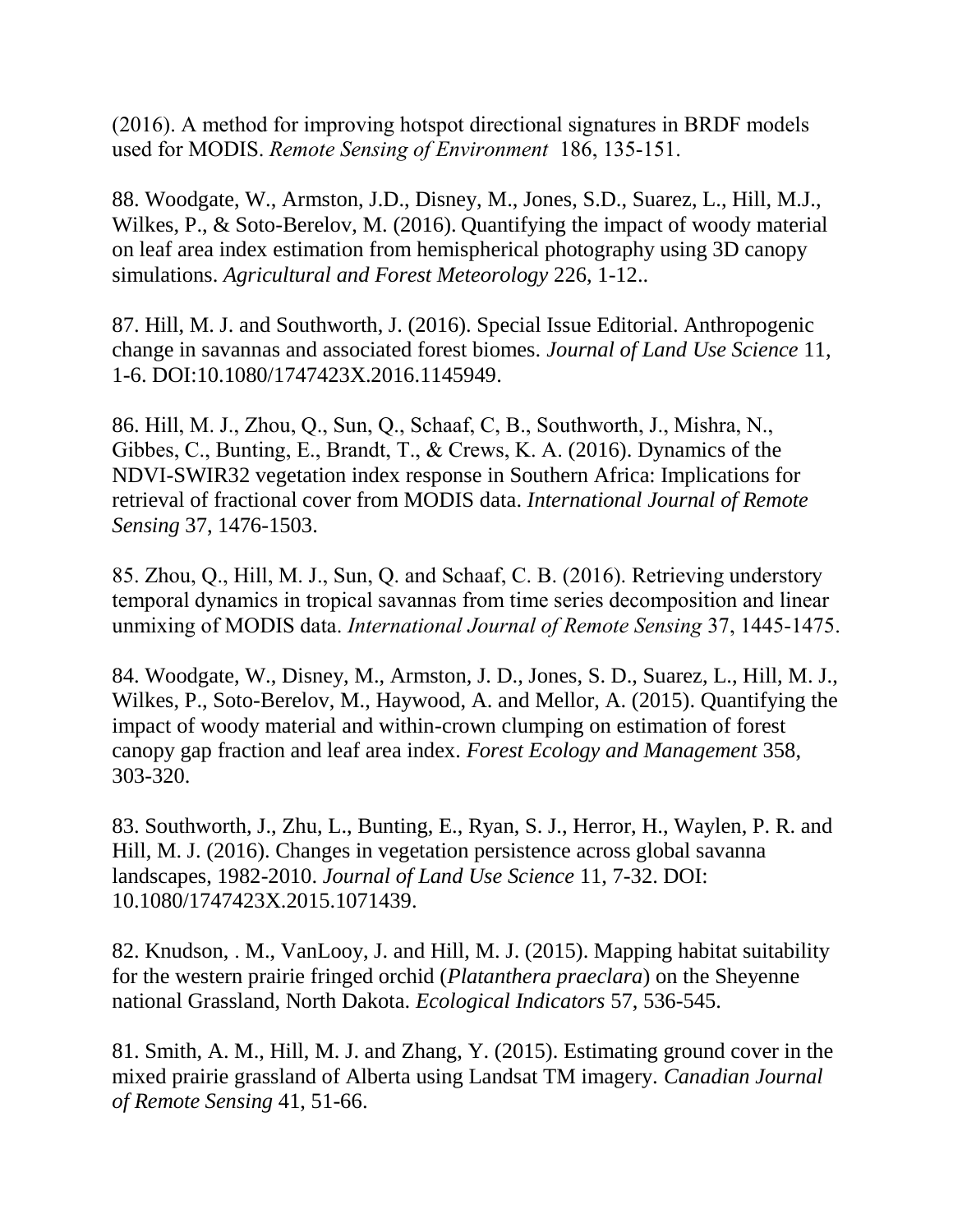80. Woodgate, W., Jones, S., Suarez, L., Hill, M. J., Armston, J., Wilkes, P., Soto-Berelov, M., Haywoood, A. and Mellor, A. (2015). Comparing *in situ* instrument performance for leaf area attribution over five diverse forest systems. *Agricultural and Forest Meteorology* 205, 83-95.

79. Fore, S., Overmoe, K. and Hill, M. J. (2015). Grassland conservation in North Dakota and Saskatchewan: status, practices and policies. *Journal of Land Use Science* 10, 298-322.

78. Thulin, S., Hill, M. J., Held, A. A., Jones, S., and Woodgate, P. (2014). Predicting levels of crude protein, digestibility, lignin and cellulose for temperate pastures using hyperspectral image data. *American Journal of Plant Sciences* 5, 997-1019, DOI: 10.4236/ajps.2014.57113.

77. Jiao, Z, Hill, M. J., Schaaf, C. B., et al. (2014). An anisotropic flat index (AFX) to derive archetypal BRDF shapes from MODIS. *Remote Sensing of Environment*  141, 168-187.

76. Hill, M. J. (2013). Vegetation index suites as indicators of vegetation state in grassland and savanna: an analysis with simulated SENTINEL 2 data for a North American transects. *Remote Sensing of Environment* 137, 94 –111.

75. Hill, M. J., Renzullo, L., Guerschman, J-P., Marks, A. and Barrett, D. J. (2013). Use of vegetation index fingerprints from Hyperion data to characterize vegetation states within land cover/land use types in an Australian tropical savanna. *IEEE Journal of Selected Topics in Applied Earth Observation and Remote Sensing* 6, 309-319.

74. Hill, M. J. and Olson, R. (2012). Possible future trade-offs between agriculture, energy production and biodiversity conservation in North Dakota. *Regional Environmental Change*, 13, 311-328.

73. Thulin, S., Hill, M. J., Held, A. A., Jones, S., and Woodgate, P. (2012). Hyperspectral determination of feed quality constituents in temperate pastures: effect of processing methods on predictive relationships from partial least squares regression. *International Journal of Applied Earth Observation and Geoinformation* 19, 322–334.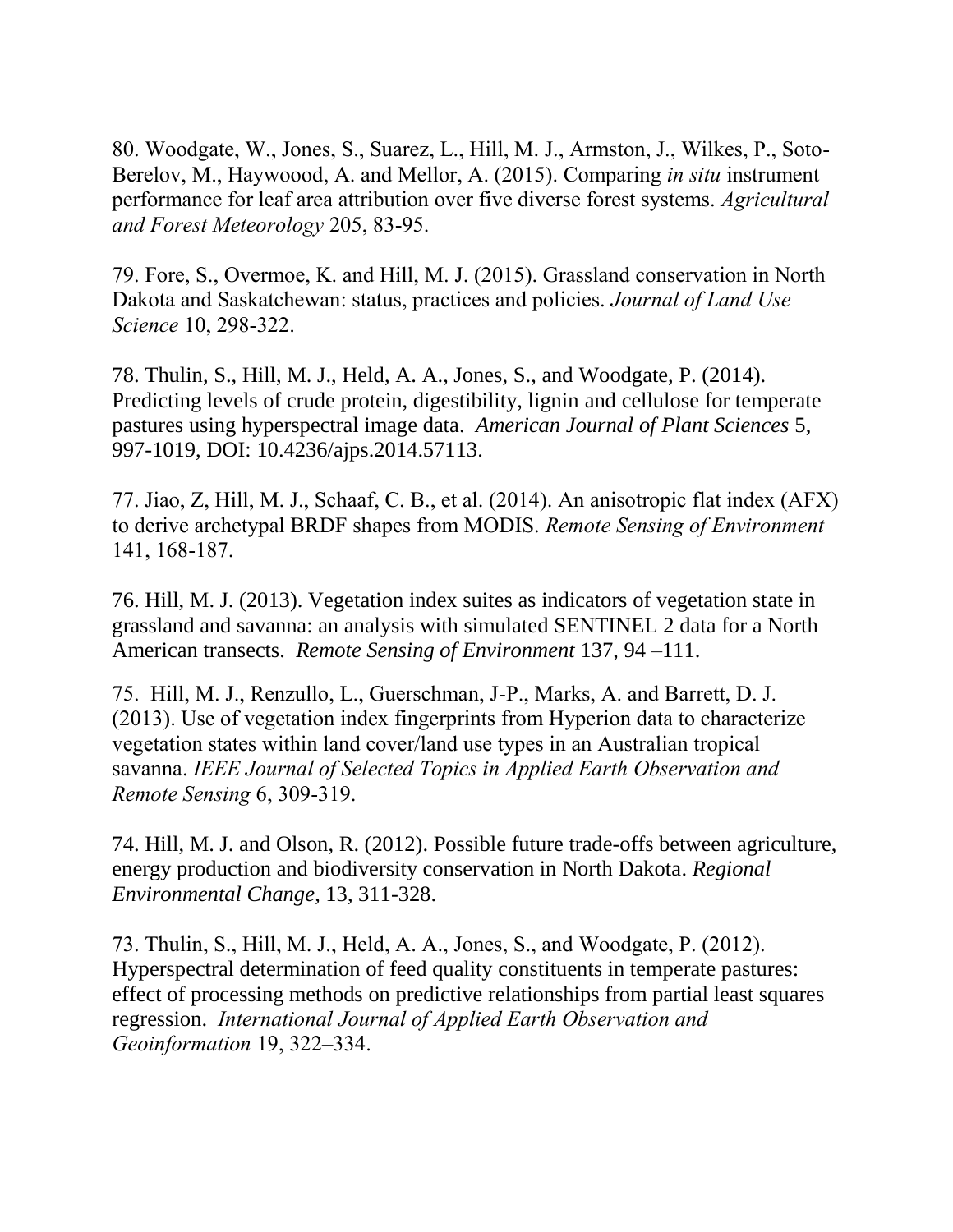72. FitzSimons, J., Pearson, C. J., Lawson, C. and Hill, M. J. (2012). Development of land use planning scenarios based on intrinsic characteristics and stakeholder values. *Landscape and Urban Planning* 106, 23– 34.

71. Romsdahl, R. J. and Hill, M. J. (2012). Applying the learning community model to graduate education: linking research and teaching between core courses. *Teaching in Higher Education* DOI:10.1080/13562517.2012.678325.

70. Hill, M. J., Roman, M. O., and Schaaf, C. B. (2012). Dynamics of vegetation indices in tropical and subtropical savanas defined by ecoregions and MODIS land cover. *GeoCarto International* 27, 153-191.

69. Hill, M. J., Roman, M. O., Schaaf, C. B., Hutley, L., Brannstrom, C., Etter, A Hanan, N. P., (2011). Characterizing vegetation cover in global savannas with an annual foliage clumping index derived from the MODIS BRDF Product. *Remote Sensing of Environment* 115, 2008-2024.

68. Atkinson, L. M., Romsdahl, R. J. and Hill, M. J. (2011). Future participation in the Conservation Reserve Program of North Dakota. *Great Plains Research* 21, 203-214.

67. Edirisinghe, A., Hill, M. J., Donald, G. E., Henry, D. and Hyder, M. (2011) Quantitative mapping of pasture biomass using satellite imagery. *International Journal of Remote Sensing* 32, 2699-2724.

66. Harper, R. J., Gilkes, R. J., Hill, M. J. and Carter, D. J. (2010). Wind erosion and soil carbon dynamics in south-western Australia. *Aeolian Research* 1, 129-141.

65. Hill, M. J., FitzSimons, J., and Pearson, C. J.(2009). Creating land use scenarios for city greenbelts using a spatial multi-criteria analysis shell: Two case studies. *Physical Geography* 30, 353-382.

64. Guerschman, Juan Pablo, Hill Michael J., Barrett, Damian J., Renzullo, Luigi, Marks, Alan and Botha, Elizabeth. (2009). Estimating fractional cover of photosynthetic vegetation, non-photosynthetic vegetation and soil in mixed treegrass vegetation using the EO-1 and MODIS sensors. *Remote Sensing of Environment* 113, 928-945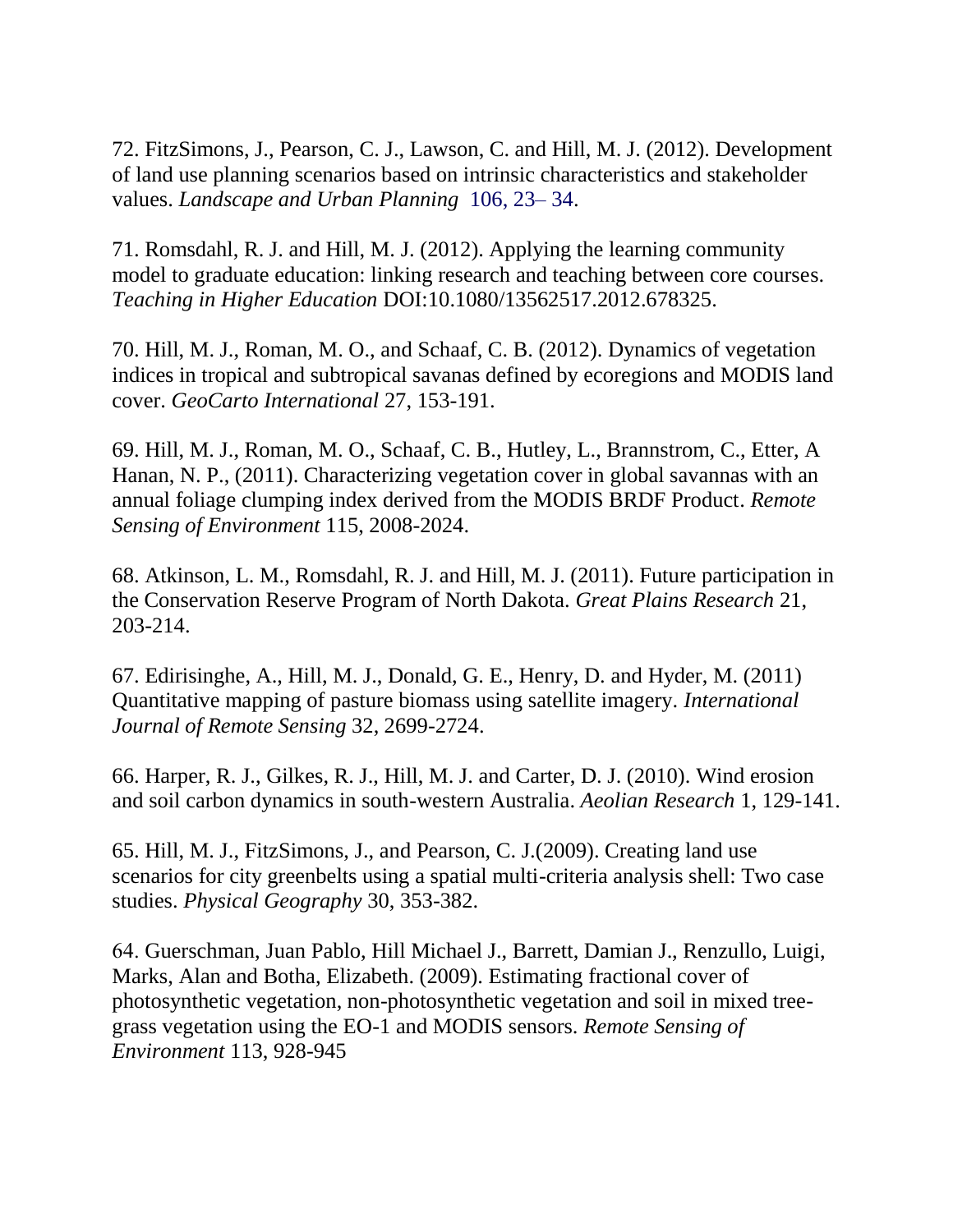63. Hill, M. J., Averill, C., Z. Jiao, C. B. Schaaf and Armston, J. (2008). Relationship of MISR RPV parameters and MODIS directional reflectance indices to vegetation patterns in an Australian tropical savanna. *Canadian Journal of Remote Sensing 34, (Supplement 2)*, S247-S267.

62. Schellburg, J., Hill, M. J., Gerhards, R., Rothmund, M. and Braun, M. (2008). Precision agriculture on grassland: applications, perspectives and contraints – a review. *European Journal of Agronomy* 29, 59-71.

61. Woldendorp, G., Hill, M. J., Ball, M. and Doran, R. (2008). Frost in a future climate: modelling interactive effects of warmer temperatures and rising atmospheric  $[CO<sub>2</sub>]$  on the incidence and severity of frost damage in a temperate evergreen (Eucalyptus pauciflora). *Global Change Biology* 14, 1-15.

60. Renzullo, L. J., Barrett, D. J., Marks, A. S., Hill, M. J., Guerschman, J-P., Mu, Q. and Running, S. W. (2008). Application of multiple constraints model-data assimilation techniques to coupling satellite passive microwave and thermal imagery for estimation of land surface soil moisture and energy fluxes in Australian tropical savanna. *Remote Sensing of Environment* 112, 1306-1319.

59. Nightingale, Joanne M., Hill, Michael J., Phinn, Stuart R., Held, Alex A. (2007). Comparison of Australian Tropical rainforest productivity derived from the 3-PG Forest Growth Model and MODIS Productivity Products. *Canadian Journal of Remote Sensing* 33, 278-288.

58. Nightingale, Joanne M., Hill, Michael J., Phinn, Stuart R., Davies Ian, D., Held, Alex A. and Erskine, Peter (2007). Use of 3-PG and 3-PGS to simulate forest growth and above ground carbon accumulation dynamics of Australian tropical rainforests. II. An integrated system for modelling forest growth and scenario assessment within the Wet Tropics Bioregion. *Forest Ecology and Management* 254, 122-133.

57. Nightingale, Joanne M., Hill, Michael J., Phinn, Stuart R., Davies Ian, D., Held, Alex A. and Erskine, Peter (2007). Use of 3-PG and 3-PGS to simulate forest growth and above ground carbon accumulation dynamics of Australian tropical rainforests. I. Parameterisation and calibration for old-growth, regenerating and plantation forests. *Forest Ecology and Management* 254, 107-121.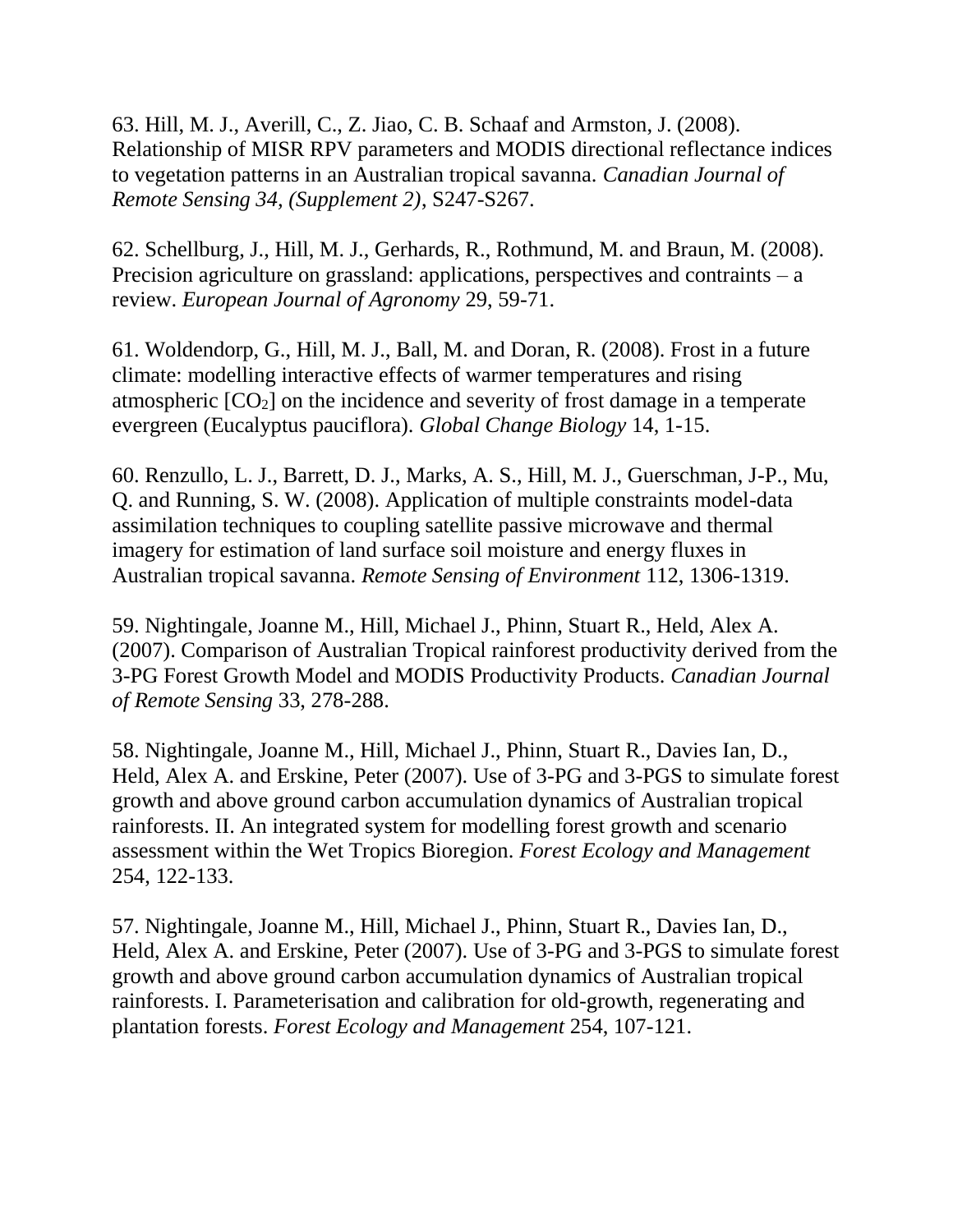56. Hill, M. J., Asner, G. P. and Held, A. A. (2006). Hyperspectral Remote Sensing of Vegetation in Coupled Human-Environment Systems – Societal Benefits and Global Context. *Journal of Spatial Sciences*, 32, 49-66.

55. Harper, R. J., Beck, A. C., Ritson, P., Hill, M. J., Mitchell, C. D., Barrett, D. J., Tomlinson, R. J., and Smettem, K. R. J., (2006). The potential of greenhouse sinks to underwrite improved land management. *Ecological Engineering*, doi:10.1016/j.ecoleng.2006.09.025

54. Hill, M. J., Held, A. A., Leuning, R. Coops, N. C., Huges, D., Cleugh, H. (2006). MODIS spectral signals at a flux tower site: relationships with high resolution data, and flux and light use efficiency measurements. *Remote Sensing of Environment* 103, 351-368.

53. Hill, M. J., Senarath, U., Lee, A., Zeppel, M., Nightingale, J. M., Williams, R. T. and McVicar, T. (2006). Assessment of the MODIS LAI product in Australian ecosystems. *Remote Sensing of Environment* 101, 495-518.

52. Hill, Michael J., Lesslie Robert J., Donohue, Randall, Houlder, Paul, Holloway, Jane, Smyth, Jodie, (2006). Multi-criteria assessment of tensions in resource use at continental scale: A proof of concept with Australian rangelands. *Environmental Management* 37, 712-731.

51. Hill, Michael J., Roxburgh, Stephen H., Carter, J. O. and Barrett, D. J. (2006) Development of a synthetic record of fire probability and proportion of late fires from simulated growth of ground stratum and annual rainfall in the Australian tropical savanna zone. *Environmental Modelling and Software* 21, 1214-1229.

50. Hill, M. J., Roxburgh, S. J., McKeon, G. M., Carter, J. O. and Barrett, D. J. (2006). Analysis of soil carbon outcomes from interaction between climate and grazing pressure in Australian rangelands using Range-ASSESS. *Environmental Modelling and Software* 21, 779-801.

49. Barrett, D. J. , Hill, M. J., Hutley, Lindsay, Beringer, Jason, Xu, Johnny Cook, Garry, Carter, John, Williams, R, (2005). Prospects for improving savanna carbon models using multiple constraints model-data assimilation methods. *Australian Journal of Botany* 55, 689-714.

48. Hill, M. J., Roxburgh, S. H., Carter, J. O. and McKeon, G.M. (2005). Carbon changes in response to grazing, drought and fire in savanna woodlands of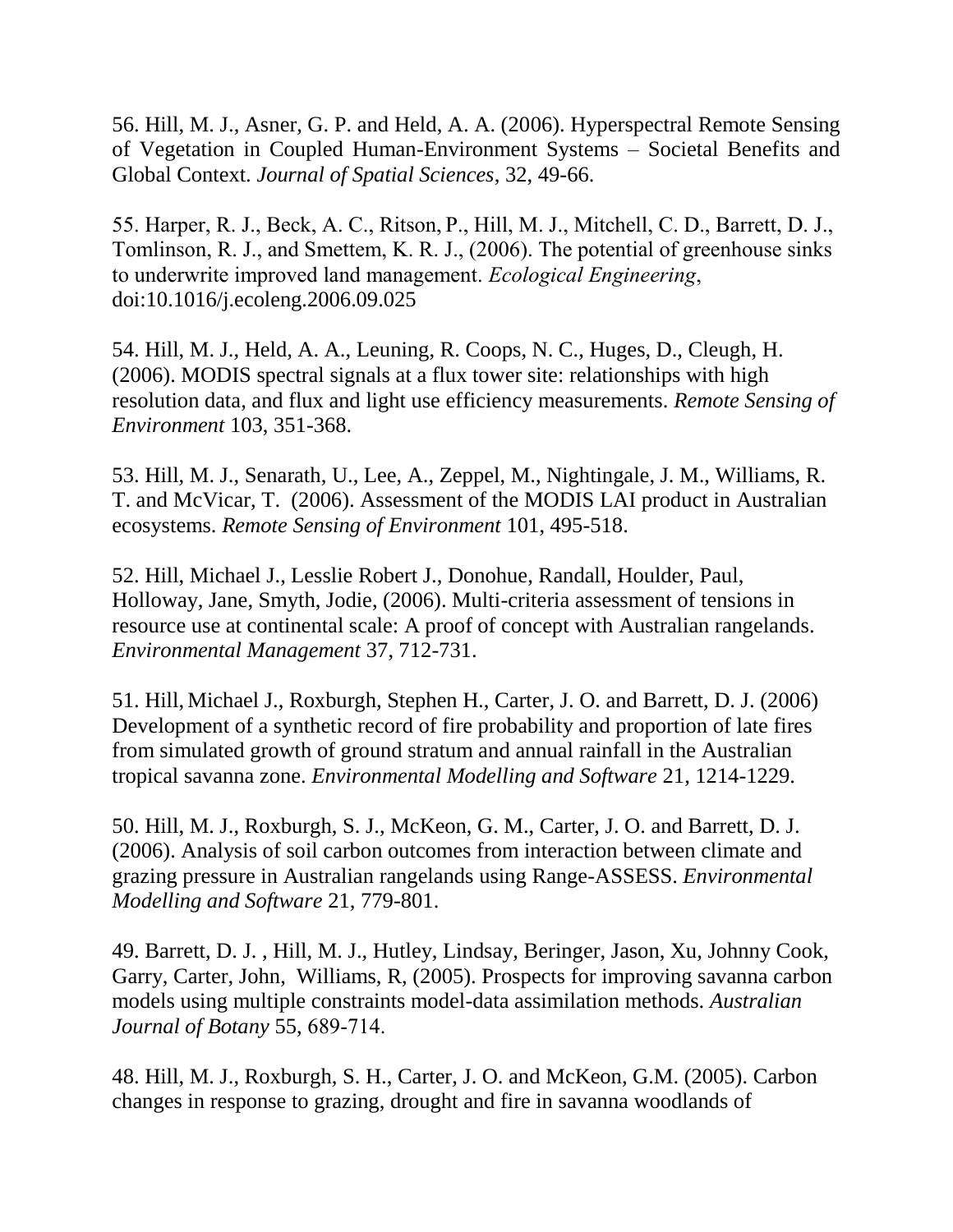Australia: a scenario approach using 100 years of simulated annual fire and grassland dynamics. *Australian Journal of Botany* 53, 715 - 739.

47. Hill, M. J., Ticehurst, C., Lee, J. S., Grunes, M. R., Donald, G. E. and Henry, D. (2005). Integration of optical and radar classifications for mapping pasture type in Western Australia. *IEEE Transactions on Geoscience and Remote Sensing* 43, 1665-1681..

46. Hill, Michael J., Braaten, Robert., Lees, Brian and Veitch, Simon M. (2005). Multi-criteria decision analysis in spatial decision support: the ASSESS analytic hierarchy process and the role of quantitative methods and spatially explicit analysis. *Environmental Modelling and Software* 20, 955-976.

45. Hill, M. J., Donald, G. E., Hyder, M. W. and Smith, R. C. G. (2004). Estimation of pasture growth rates in South Western Australia from NOAA AVHRR NDVI and climate data. *Remote Sensing of Environment* 93, 528-545.

44. Boschma, S. M., Hill, M. J., Scott, J. M. and Rapp, G. G., (2003) Response to moisture and defoliation stresses and traits for resilience of perennial grasses on the Northern Tablelands of New South Wales, Australia. *Australian Journal of Agricultural Research* 54, 903-916.

43. Boschma S.P., Scott, J.M., Hill, M. J., King, J., and J. Lutton (2003). Plant reserves of perennial grasses subjected to drought and defoliation stresses on the Northern Tablelands of New South Wales, Australia. *Australian Journal of Agricultural Research* 54, 819-828.

42. Hill, M. J., (2003). Generating generic response signals for scenario calculation of management effects on carbon sequestration in agriculture: approximation of main effects using CENTURY. *Environmental Modelling and Software,* 18, 899- 913.

41. Hill, M. J., Braaten, R. and McKeon<sup>,</sup> G. (2003) A spatial tool for evaluating the effect of grazing land management on carbon sequestration in Australian rangelands *Environmental Modelling and Software*, 18, 627-644.

40. Hill M.J. and Donald, G.E. (2003). Estimating spatio-temporal patterns of agricultural productivity in fragmented landscapes using AVHRR NDVI time series. *Remote Sensing of Environment* 84, 367-384.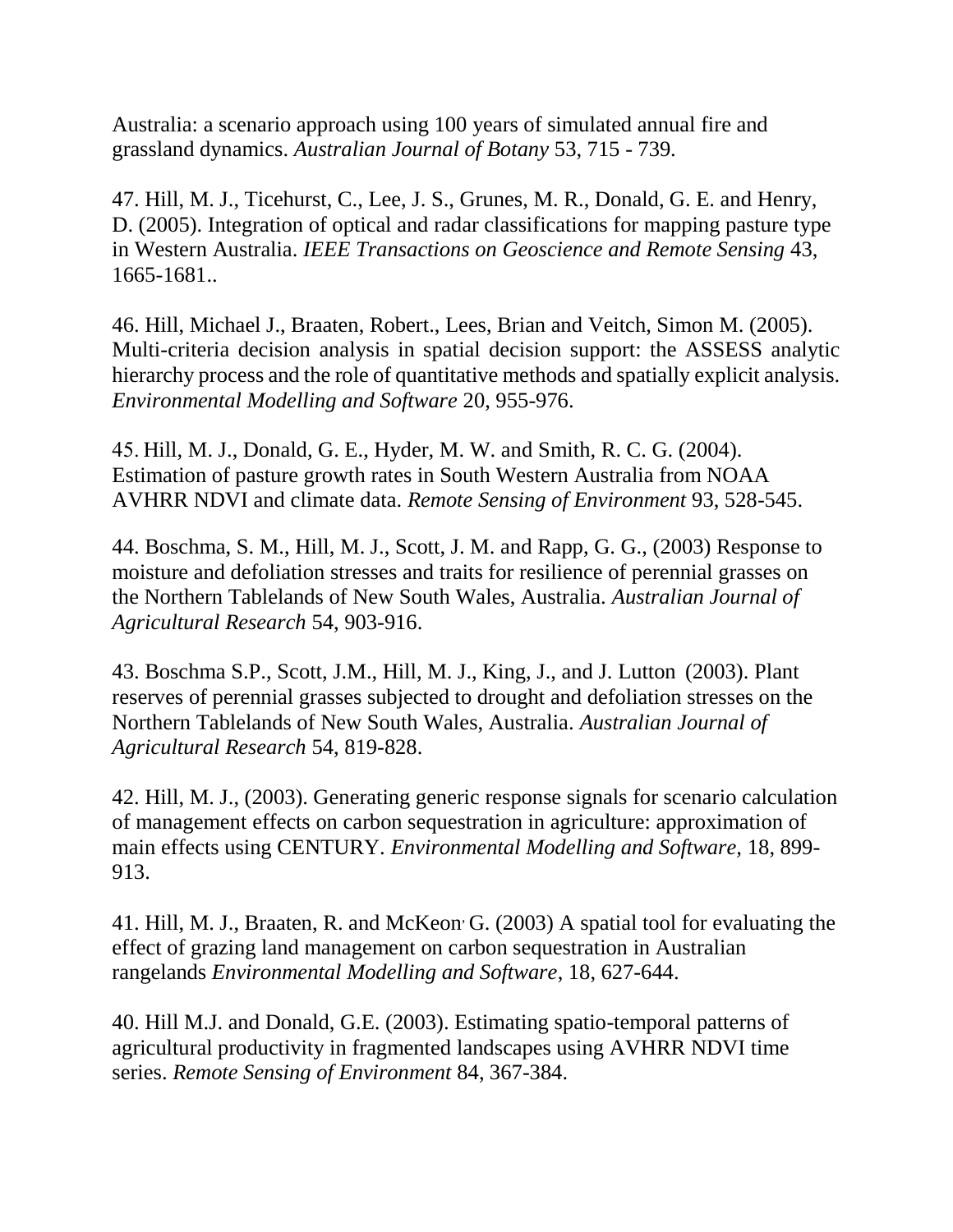39. Hill, M. J., Donald, G. E., Donnelly, J. R. and Moore, A. D. (2000). Integrating spatial data with a grazing system model: assessing variability of pasture and animal production at a regional scale. *Asian – Australiasian Journal of Animal Sciences*, **13**, 128-131.

38. Hill, M. J., Smith, A. M. and Foster, T. C. (2000) Remote sensing of grassland with Radarsat; case studies from Australia and Canada. *Canadian Journal of Remote Sensing* **26**, 285-296.

37. Hill, M. J., Willms, W. D and Aspinall, R. J. (2000). Distribution, abundance and biomass of grassland plants in southern Alberta. *Plant Ecology* **147** 59-76.

36. Hill, M. J., Donald, G. E., Vickery, P. J., Donnelly, J. R. and Moore, A. P. (1999). Combining satellite data with a simulation model to describe spatial variability in pasture growth at a farm scale. *Australian Journal of Experimental Agriculture* **39**: 285-300.

35. Hill, M. J., Vickery, P. J, Furnival, E. P. and Donald, G. E. (1999). Using of NOAA AVHRR NDVI and classified Landsat TM data to describe pastures in the temperate high rainfall zone (HRZ) of Eastern Australia. *Remote Sensing of Environment* **67**: 32-50.

34. Hill, M. J., Vickery, P. J., Furnival, E. P. and Donald, G. E. (1999). Relating radar backscatter to biophysical properties of temperate perennial grassland. *Remote Sensing of Environment* **67**: 15-31.

33. Vickery, P. J., Hill, M. J. and Donald, G. E. (1997). Landsat derived maps for pasture growth status: association of classification with botanical composition. *Australian Journal of Experimental Agriculture* **37**, 547-562.

32. Hill, Michael J., Aspinall, Richard J. and Willms, Walter W. (1997). Knowledge-based and inductive modelling of rough fescue (*Festuca altaica*, *F. campestris* and *F. hallii*) distribution in Alberta, Canada. *Ecological Modelling* **103**, 135-150.

31. Hill, Michael J. (1996). Potential adaptation zones for temperate pasture species as constrained by climate: A GIS-based modelling approach. *Australian Journal of Agricultural Research* **47**, 1095-1117.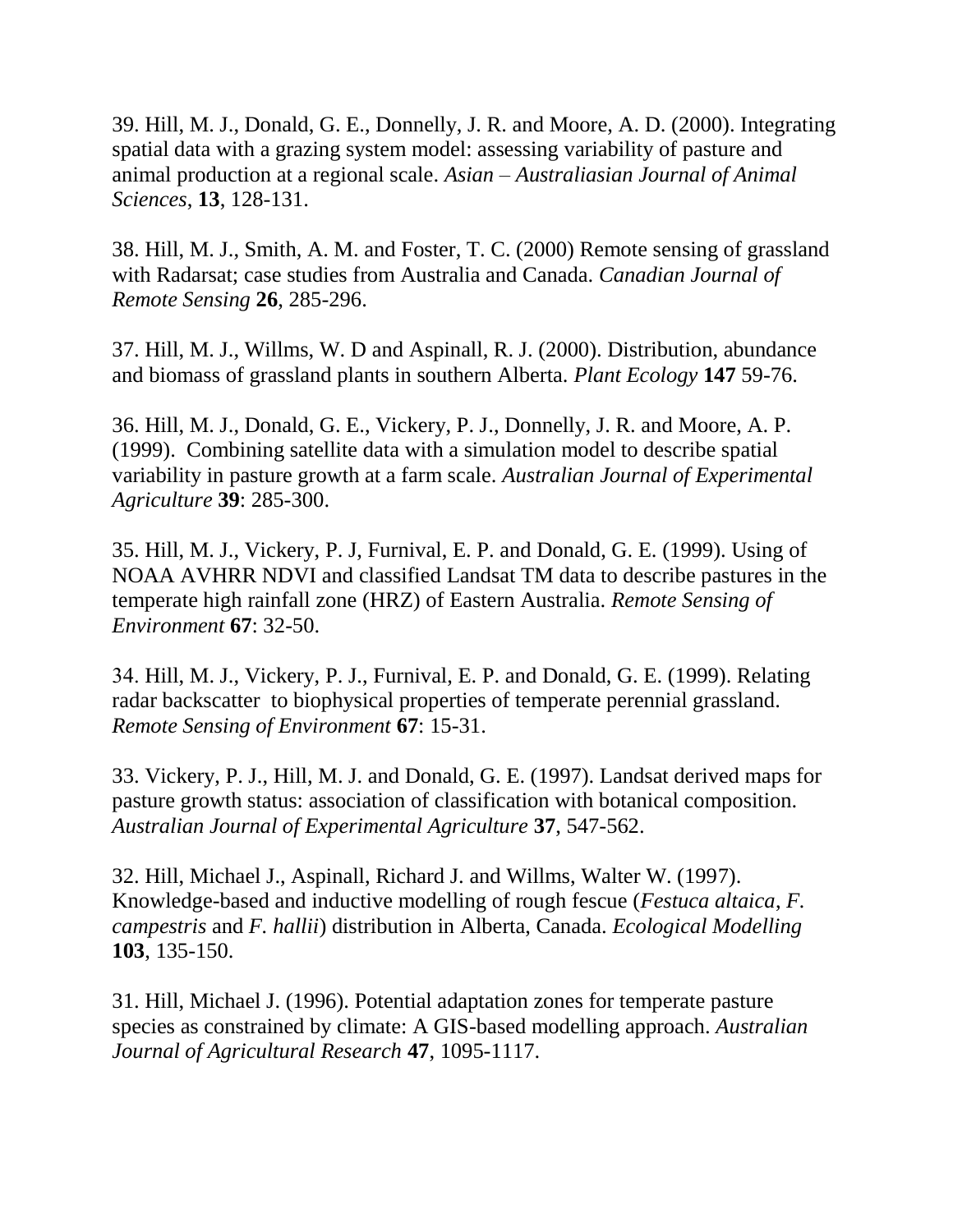30. Hill, M. J., Donald, G. E., Vickery, P. J. and E. P. Furnival (1996). Integration of satellite remote sensing, simple bioclimatic models and GIS for assessment of pasture suitability for a commercial grazing enterprise. *Australian Journal of Experimental Agriculture* **36**, 309-321.

29. Hill, M. J. (1996). Defining the white clover zone in eastern Australia using a model and a GIS. *Ecological Modelling* **86/2-3**, 245-252.

28. Major, D. J., Smith, A. M., Hill, M. J., Willms, W. D., Brisco, B. and Brown, R. J. (1994). Seasonal radar backscatter and visible infrared reflectance of a shortgrass prairie. *Canadian Journal of Remote Sensing* **20**, 71-77.

27. Smith, A. M., Major, D. J., Hill, M. J., Willms, W. D., Brisco, B., Lindwall, C. L. and Brown, R. J. (1994). Airborne synthetic aperture radar analysis of rangeland revegetation of a mixed prairie. *Journal of Range Management* **47**, 385-391.

26. King, J. R., Hill, M. J. and Willms, W. D. (1998). Temperature effects on regrowth of *Festuca altaica*, *F. campestris* and *F. hallii*. *Journal of Range Management*. **51**: 463-468.

25. Hill, M. J., Mulcahy, C. and Rapp, G. G. (1996). Perennial legumes for the high rainfall zone of eastern Australia. II. Persistence and potential adaptation zones. *Australian Journal of Experimental Agriculture* **36**, 165-175.

24. Hill, M. J., Mulcahy, C. and Rapp, G. G. (1996). Perennial legumes for the high rainfall zone of eastern Australia. I. Evaluation in single rows and selection of superior Caucasian clover material. *Australian Journal of Experimental Agriculture* **36**, 151-163.

23. Hill, M. J. and Mulcahy, C. (1995). Seedling vigour and rhizome development in *Trifolium ambiguum* M. Bieb. (Caucasian clover) as affected by density of companion grasses, fertility, drought and defoliation in the first year. *Australian Journal of Agricultural Research* **46**, 807-19.

22. King, Jane R., Hill, Michael J. and Willms, Walter D. (1995). Growth response of *Festuca altaica*, *Festuca hallii* and *F. campestris* to temperature. *Canadian Journal of Botany* **73**, 1074-80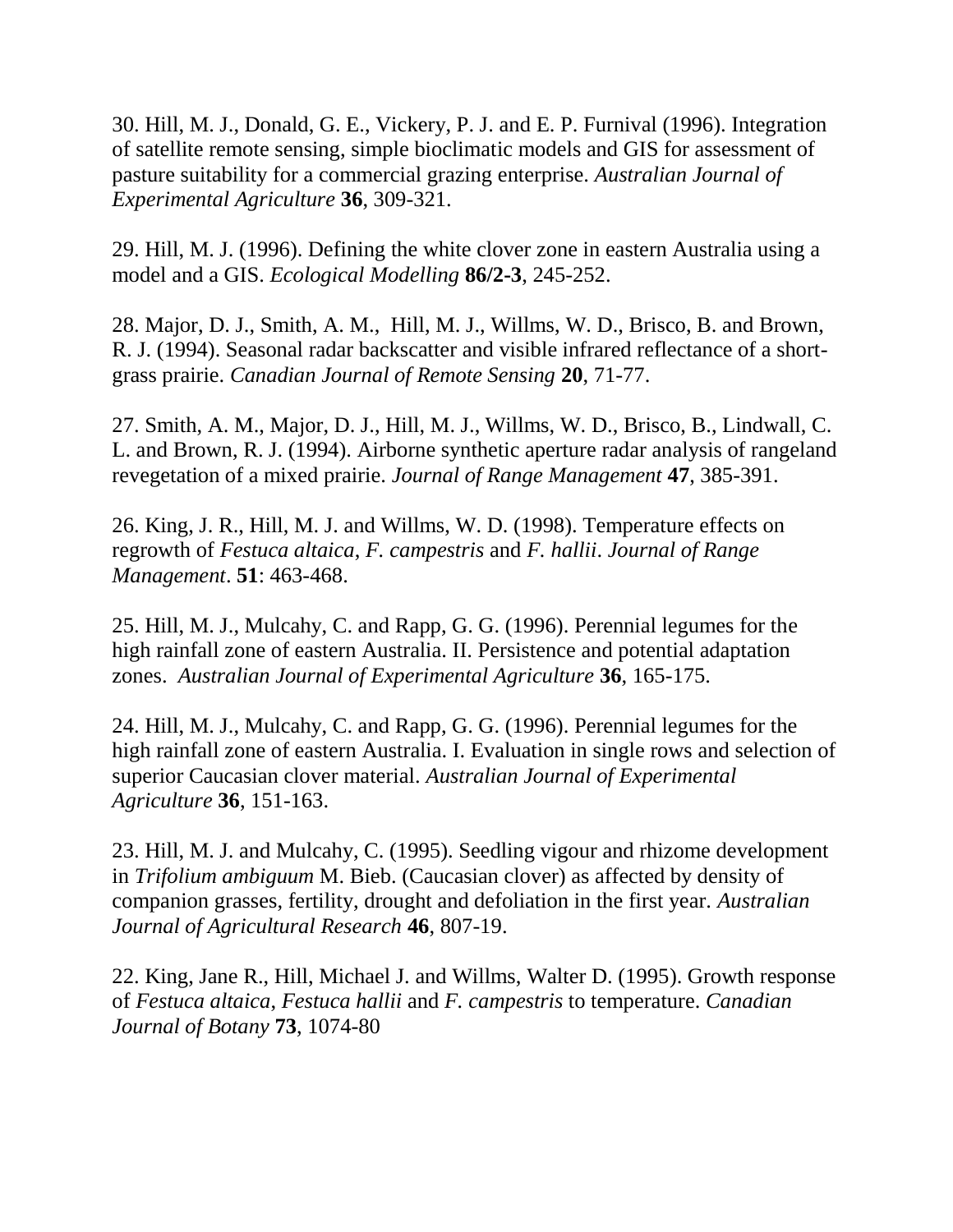21. Hill, M. J., Hockney, M. J., Mulcahy, C. A. and Rapp, G. G. (1995). The effect of season, cyanide concentration and morphology on the relative acceptability to sheep of white and Caucasian clover herbage. *Grass and Forage Science* **50**, 1-9.

20. Duarsa, M. A. P., Hill, M. J. and Lovett, J. V. (1993). Soil moisture and temperature affect tannin concentration and growth of *Lotus corniculatus* and *Lotus pedunculatus*. *Australian Journal of Agricultural Research* **44**, 1667-81.

19. Hill, M. J. and Hoveland, C. S. (1993). Moisture stress and defoliation influence competition in mixtures of white clover, birdsfoot trefoil and Caucasian clover with tall fescue. *Australian Journal of Agricultural Research* **43**, 1135-45.

18. Chen Wen, Hill, Michael J, and Blair, G. J. (1993). African clovers and miscellaneous legumes on the Northern Tablelands of NSW. *Australian Plant Introduction Review* **23** (1): 1-9.

17. Hill M. J. and Gleeson A. C. (1991). Competition between Clare and Seaton Park, and Clare and Daliak subterranean clovers in replacement series mixtures in the field. *Australian Journal of Agricultural Research* **42**: 161-73.

16. Hill M. J. (1991). Sward growth of monocultures and binary mixtures of phalaris, lucerne, white clover, and subterranean clover under two defoliation regimes. *Australian Journal of Experimental Agriculture* **31**: 51-61.

15. Hill M. J. and Luck R. (1991). The effect of temperature on germination and seedling growth of temperate perennial pasture legumes. *Australian Journal of Agricultural Research* **42**: 175-89.

14. Hill, M. J. (1990). Herbaceous temperate perennial legumes: in praise of diversity. *Australian Plant Introduction Review* **21** (2): 15-24.

13. Oram R. N., Ridley A. M., Hill M. J., Hunter J., Hedges D. A., Standen R. L. and Bennison L. (1990). Improving the tolerance of Phalaris aquatica L. to soil acidity by introgression of genes from Phalaris arundinacea L.. *Australian Journal of Agricultural Research* **41**: 657-68.

12. Hill M. J. and Gleeson A. C.(1990). Competition between white clover (*Trifolium repens*) and subterranean clover (*Trifolium subterraneum*) in binary mixtures in the field. *Grass and Forage Science* **45**: 373-82.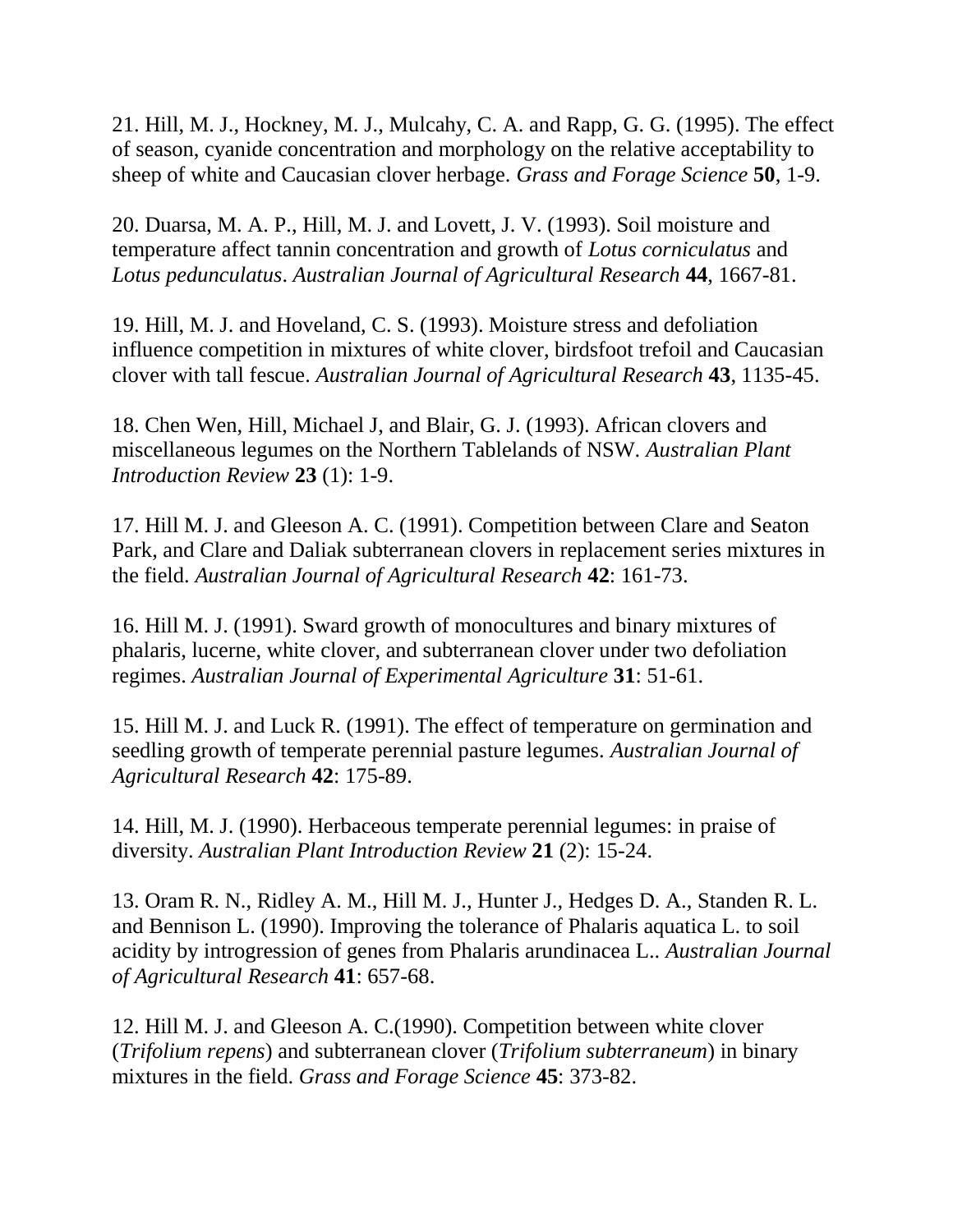11. Wheeler, J. L. and Hill, M. J. (1990). Shrub/arboreal legumes for forage in temperate Australia. *Australian Plant Introduction Review* **21**: 1-5.

10. Hill M. J. and Watson R. W. (1989). The effect of differences in intensity and frequency of defoliation on the growth of Sirolan phalaris in the field. *Australian Journal of Agricultural Research* **40**: 345-352.

9. Hill M. J. (1989). The effect of differences in intensity and frequency of defoliation on the growth of *Phalaris aquatica* L. and *Dactylis glomerata* L.. *Australian Journal of Agricultural Research* **40**: 333-343.

8. Hill M. J. (1989). Growth of *Trifolium repens* L. and *Trifolium semipilosum* Fres. var. glabrescens Gillet at different temperatures in controlled environments and in the field. *Grass and Forage Science* **44**: 125-137.

7. Hill M. J. and Gleeson A. C. (1988). Competition among seedlings of phalaris, subterranean clover and white clover in diallel replacement series mixtures. *Grass and Forage Science* **43**: 411-420.

6. Hill M. J., Kay, G. and Yeates, S.J. (1985). A comparison of the growth of seedlings of Mediterranean and temperate tall fescues with phalaris and annual ryegrass. *Australian Journal of Experimental Agriculture* **25**: 818-823.

5. Hill M. J. (1985). Direct-drilling tall fescue (*Festuca arundinacea* Schreb.), prairie grass (*Bromus catharticus* Vahl) and Italian ryegrass (*Lolium multiflorum* Lam.) into kikuyu and paspalum pastures. *Australian Journal of Experimental Agriculture* **25**:806-817.

4. Hill M. J., Pearson C. J. and Campbell L. C. (1985). Growth of seedlings of prairie grass tall fescue in small swards of kikuyu at different temperatures. *Australian Journal of Agricultural Research* **36**: 213-220.

3. Hill M. J., Pearson C. J. and Kirby A. C. (1985). Germination and seedling growth of prairie grass, tall fescue and Italian ryegrass at different temperatures. *Australian Journal of Agricultural Research* **36**: 13-24.

2. Hill, M. J. and Pearson C. J. (1985). Primary growth and regrowth responses of temperate grasses to different temperatures and cutting frequencies. *Australian Journal of Agricultural Research* **36**: 25-34.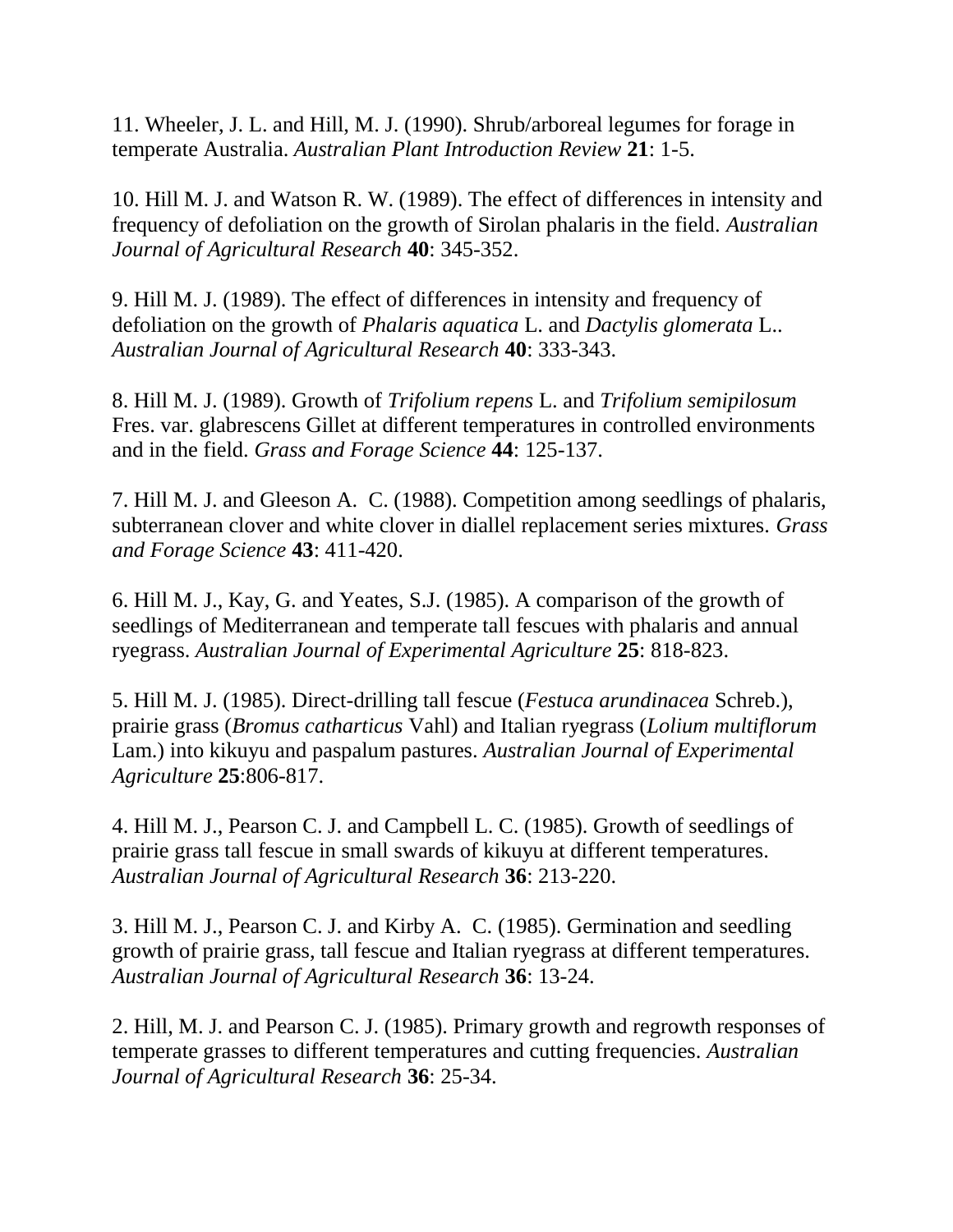1. Hill, M. J. and Lamp, C.A. (1980). Use of pulverised fuel ash from Victorian brown coal as a source of nutrients for a pasture species. *Australian Journal of Experimental Agriculture and Animal Husbandry* **20**: 377-384.

# *Book Chapters*

### Published

12. Hill, M. J.(2014). "Savanna Biome." In Oxford Bibliographies in Ecology. Ed. David Gibson, New York: Oxford University Press, (in press). Peer reviewed by 2 independent reviewers .

11. Hill, Michael J. and Hanan, Niall P. (2011). Current approaches to measurement, remote sensing and modelling in savannas: a synthesis. In, Hill, Michael J. and Hanan, Niall P. eds (2011). Ecosystem Function in Savannas: Measurement and Modeling at Landscape to Global Scales. (CRC Press, Boca Raton, Florida) pp 515-545.

10. Hill, Michael J., Roman, Miguel O. and Schaaf, Crystal B. (2011) Biogeography, Ecology and Dynamics of Global Savannas: A Spatio-Temporal View. In, Hill, Michael J. and Hanan, Niall P. eds (2011). Ecosystem Function in Savannas: Measurement and Modeling at Landscape to Global Scales. (CRC Press, Boca Raton, Florida) pp 3 - 37.

9. Nightingale, J., Phinn, S. R., Hill, M.J (2011). Remote sensing for monitoring and modelling biogeographical change. In: M. Blumler, G. MacDonald, A. Millington and U. Schickhoff (Editors). Handbook of Biogeography SAGE Publications, London.

8. Ball, Marilyn C. and Hill, Michael J. (2009). Elevated atmospheric  $CO<sub>2</sub>$ concentrations enhance vulnerability to frost damage in a warming world. In, Proceedings of the 8<sup>th</sup> International Plant Cold Hardiness Seminar, Saskatoon, Canada. CABI, Oxforshire, UK, pp. 183-189.

7. Lesslie, R.G., Hill, M.J., Hill, P., Cresswell, H.P. and Dawson, S. (2008) The Application of a Simple Spatial Multi-Criteria Analysis Shell to Natural Resource Management Decision Making, in Landscape Analysis and Visualisation: Spatial Models for Natural Resource Management and Planning, (Eds. Pettit, C., Cartwright, W., Bishop, I., Lowell, K., Pullar, D. and Duncan, D.), Springer, Berlin, pp 73-96.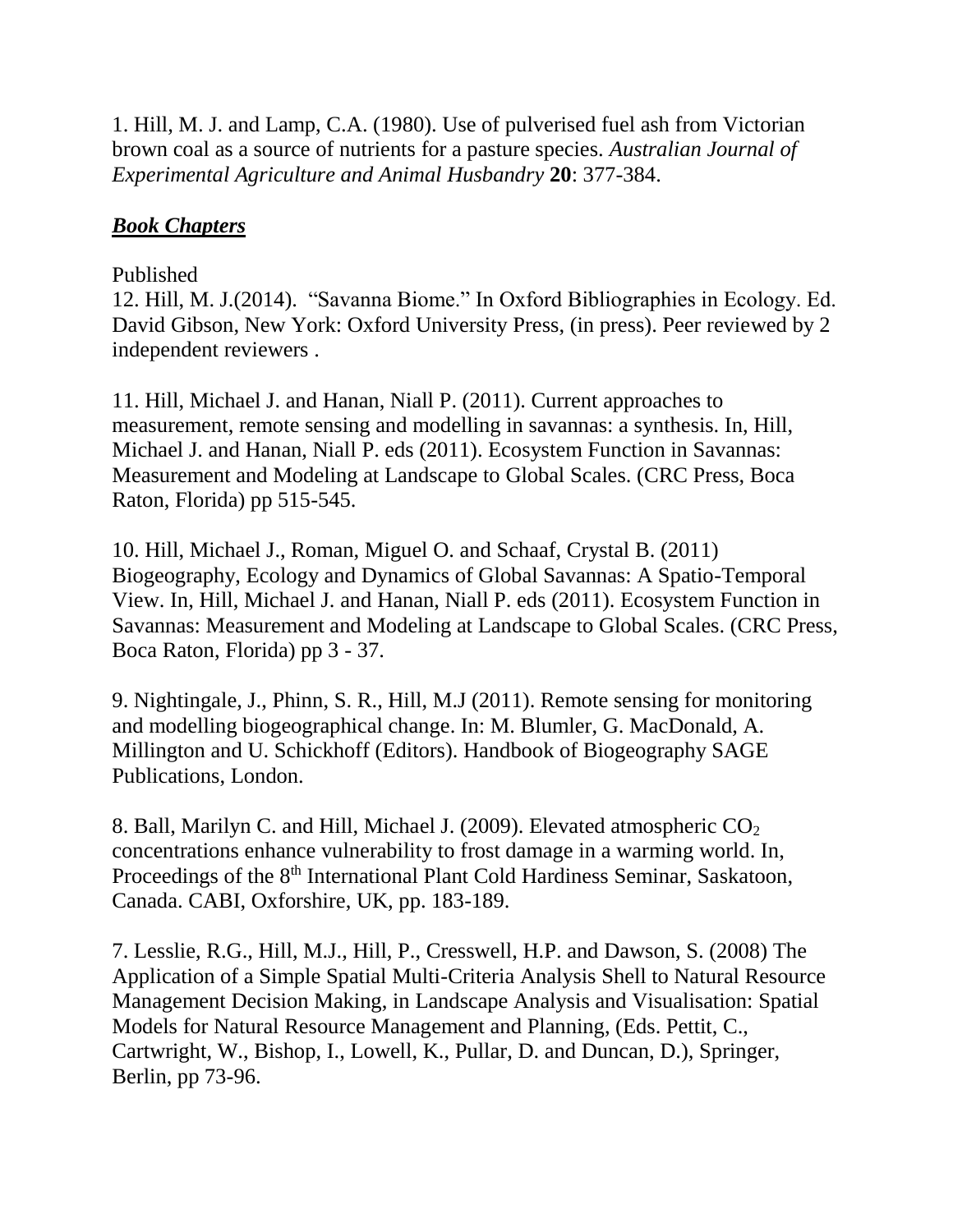6. Aspinall, R. J. and Hill, M. J. (2008). Introduction. In: Richard J. Aspinall and Michael J. Hill(Editors). Land use change: science, policy and management. CRC Press, Boca Raton, Florida. pp. xxi-xxv.

5. Hill, M. J. (2008). Developing spatially dependent procedures and models for multi-criteria assessments: place, time and decision making related to land use change. In: Richard J. Aspinall and Michael J. Hill (Editors). Land use change: science, policy and management. CRC Press, Boca Raton, Florida. pp. 17-40.

4. Hill, M. J. and Aspinall, R. J (2008). Synthesis, Comparative Analysis, and Prospect. In: Richard J. Aspinall and Michael J. Hill(Editors). Land use change: science, policy and management. CRC Press, Boca Raton, Florida. pp. 163-178.

3. Hill, M. J. (2004). Grazing agriculture – Managed Pasture, Grassland and Rangeland. In S. L. Ustin (ed.) **Manual of Remote Sensing, Volume 4, Remote Sensing for Natural Resource Management and Environmental Monitoring**, (Wiley International, New York) 768 pp.

2. Hill, M. J. (2000). Applications for spatial information in monitoring and management of grasslands. In M. J. Hill and R. J. Aspinall (eds) *Spatial Information for Land Use Management*, pp.113-128 (Gordon and Breach Overseas Publishing Associates, Reading - now Taylor and Francis).

1. Aspinall, R. J. and Hill, M. J. (2000). Introduction: Spatial Information for Land Use Management. In M. J. Hill and R. J. Aspinall (eds) *Spatial Information for Land Use Management*, pp.1-9 (Gordon and Breach Overseas Publishing Associates, Reading).

#### **Books Edited**

Hill, Michael J. and Hanan, Niall P. eds (2011). Ecosystem Function in Savannas: Measurement and Modeling at Landscape to Global Scales. (CRC Press, Boca Raton, Florida) 559 pp.

Aspinall, Richard J. and Hill, Michael J. eds (2008). Land Use Change: Science, Policy and Management. (CRC Press, Boca Raton, Florida) 185 pp.

Hill, M. J. and Aspinall, R. J. eds. (2000). Spatial Information for Land Use Management. (Gordon and Breach OPA, Reading) 224 pp.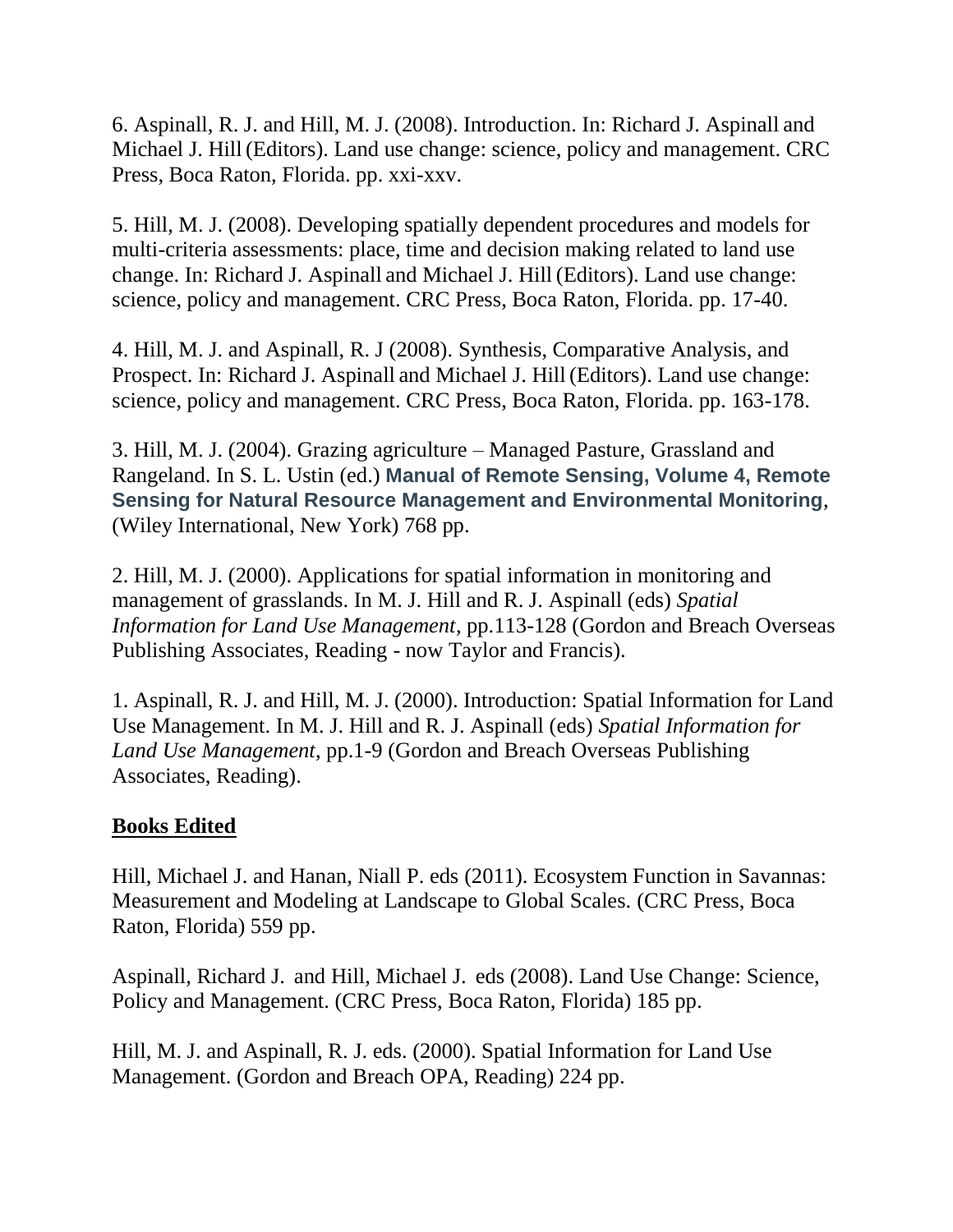### *Special Publications*

Lesslie, R., Hill, M.J., Woldendorp, G., Dawson, S. and Smith, J. (2006). Towards Sustainability for Australia's Rangelands: Analysing the Options, Australian Government, Bureau of Rural Sciences, Canberra.

Donohue, R., Hill, M. J., Holloway, J., Houlder, P., Lesslie, R., Smith, J. and Thackway, R.. (2005). **Australia's Rangelands: an analysis of natural resources, patterns of use and community assets.** Bureau of Rural Sciences, Commonwealth of Australia.

Hill, M. J., Braaten, R., McKeon, G., Barrett, D., Dyer, R. and seven others (2002). Range-ASSESS: A spatial framework for analysis of potential for carbon sequestration in rangelands. Technical Publication No. 1, CRC for Greenhouse Accounting, ANU, Canberra, 43 pp.

### *Conference Proceedings*

68. Cherie L. New, Michael J. Hill and Rebecca E. Lemons (2015). Using birds as indicators of biodiversity status for two North Dakota counties.100th Ecological Society of America Annual meeting, August 9 – 14, 2015, Baltimore, Maryland.

67. Rebecca E. Lemons, Michael J. Hill and Chere L. New. (2015). Characterizing a landscape using ecological sites and remote sensing. 100th Ecological Society of America Annual meeting, August 9 – 14, 2015, Baltimore, Maryland.

66. Seth Fore and Michael J. Hill (2015). Mapping the potential extent of native plant communities in Minnesota: linking land use with ecosystem function. 100th Ecological Society of America Annual meeting, August 9 – 14, 2015, Baltimore, Maryland.

65. Hill, M. J. and Smith, A. M. (2014). Sentinel 2 Science for rangeland applications: A case study from Alberta Canada. Proceedings of the Sentinel 2 for Science Symposium, ESA-ESRIN, Frascati, Italy, 20-22 May 2014, CDROM, 8pp (reviewed)

64. Woodgate, W., Soto-Berelov, M., Suarez, L., Jones, S. , Hill, M. J., Wilkes, P., Axelsson, C., Haywood, A. and Mellow, A. (2012). Searching for the optimal sampling design for measuring LAI in an upland rainforest. GSR Conference, RMIT University, December, 2012, 12 pp.(reviewed)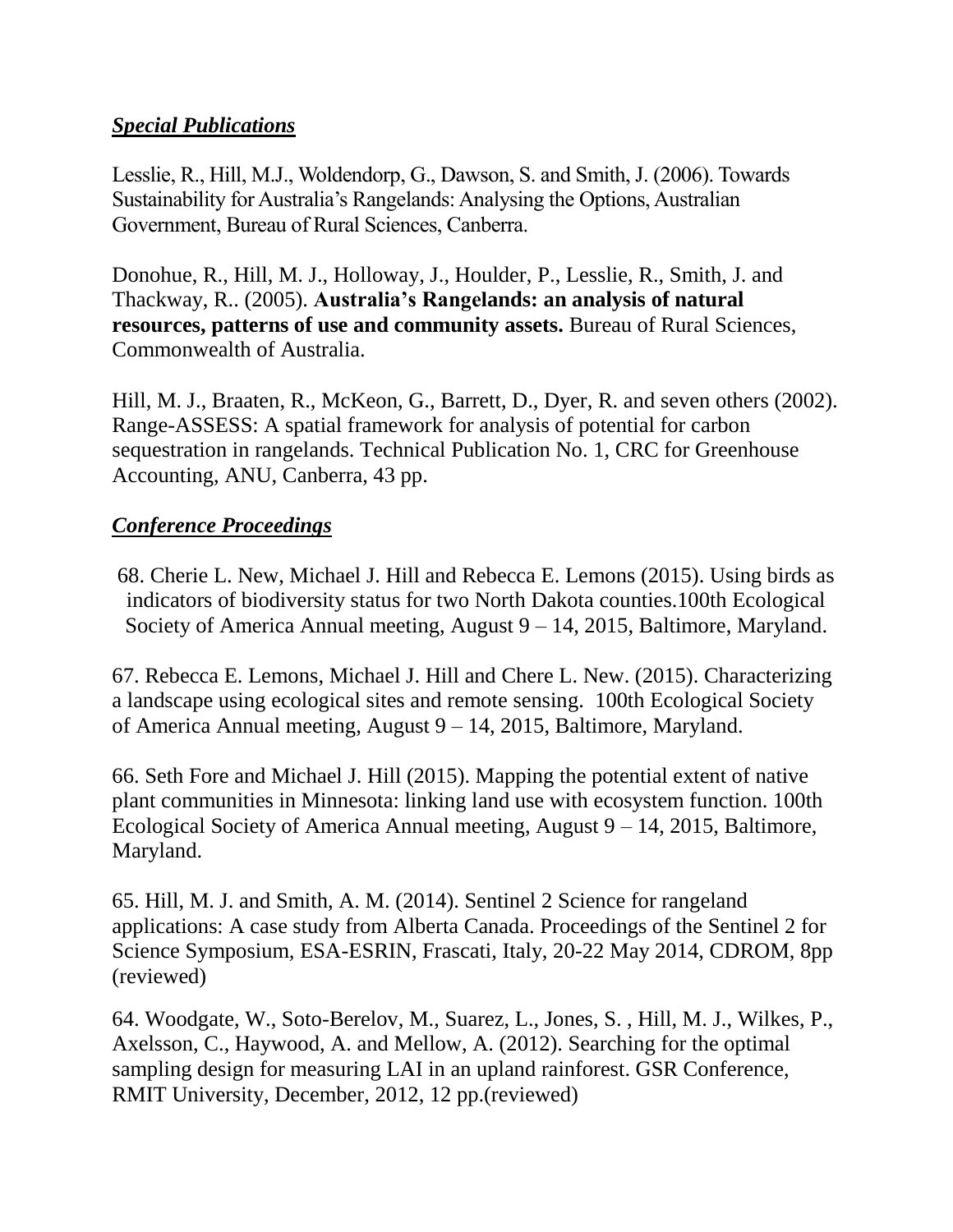63. Hill, M. J., Lemons, R. and Zhou, Q. (2012). State and transition modeling with remote sensing: a synergistic future for MODIS, VIIRS and SENTINEL 2. Proceedings of the Sentinel 2 Preparatory Symposium, ESA-ESRIN, Frascati, Italy, 23-27 April, CDROM, 8pp (reviewed)

62. Zhang, Y., Smith, A. M. and Hill, M. J. (2011). Estimating biomass of mixed prairie grasslands from satellite remote sensing imagery. Proceedings of the Canadian Remote Sensing Symposium, Saskatoon, Saskatchewan, July 2011.

61. Zhang, Y., Smith, A. M., Hill, M. J. Larson, G. and Kloppenburg, C. (2011). Combining ground and satellite remote sensing measurements for quantifying grassland cover components. Proceedings of the Canadian Remote Sensing Symposium, Saskatoon, Saskatchewan, July 2011.

60. Smith, A. M., Hill, M. J. and Zhang, Y. (2011). Estimating native grassland productivity using a simple light use efficiency model. Proceedings of the Canadian Remote Sensing Symposium, Saskatoon, Saskatchewan, July 2011.

59. Zhang, Y., Smith, A. M. and Hill, M. J. (2011). Estimating biomass of mixed prairie grasslands from satellite remote sensing imagery. Proceedings of the 34th International Symposium on Remote Sensing of Environment, April 10-15, 2011, Sydney, Australia.

58. Hill, M. J., Hanan, N. P., Hoffmann, W., Scholes, R., Prince, S., Ferwerda, J., Lucas, R. M., Baker, I., Arneth, A., Higgins, S., Barrett, D. J., Disney, M. and Hutley, L. (2011). Remote Sensing and Modeling of Savannas: The State of the Dis-Union. Proceedings of the 34th International Symposium on Remote Sensing of Environment, April 10-15, 2011, Sydney, Australia, 6 pp.

57. Hanan, N. P. and Hill, M. J. (2010). Challenges and opportunities for improved remote sensing and modeling of global savannas. In, Earth Observation for Land-Atmosphere Interaction Science, Proceedings of the ESA, iLEAPS, EG Joint Conference, 3-5 November 2010, Frascati, Italy. CDROM, 8 pp.

56. Laguette, S. and Hill, M. (2008). Identifying and mapping potential land for switchgrass production in North Dakota. Proceedings of the World Renewable Energy Congress 2008, 19-25 July, Glasgow, Scotland.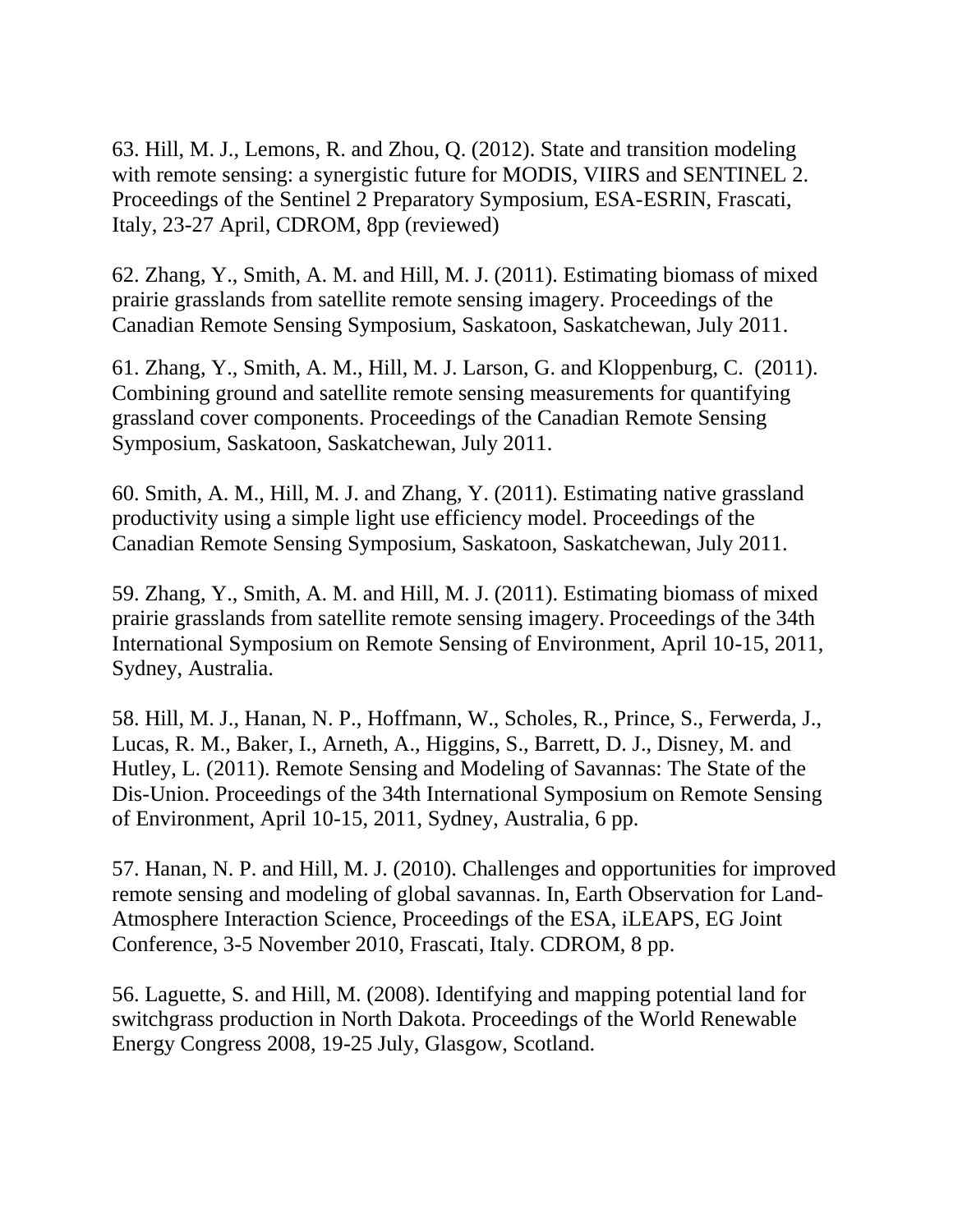55. Hill, M. J., FitzSimons, J., Pearson, C. J. and Crews, K. A. (2008). Creating land use scenarios for city greenbelts using a spatial multi-criteria analysis shell. Association of American Geographers, Annual Meeting, April 2008, Boston, MA, Abstract 18032.

54. Barrett, D. J., Renzullo, L. J., Guerschman, J-P. and Hill, M. J. (2007). Multisensor model-data assimilation for improved savanna carbon and water budgets. EOS Transactions AGU, 88(52), Fall Meeting Supplement, Abstract B21B-08.

53. Zhang, X, Berhane, T., Hill, M. and Rundquist, B. (2007). Remote sensing of heat fluxes using SEBAL: Comparison between Landsat and MODIS. EOS Transactions AGU, 88(52), Fall Meeting Supplement, Abstract B13D-1520.

52. Guerschman, J-P., Hill, M. J., Barrett, D. J., Renzullo, L., Marks, A. And Botha, E. (2007). Estimating fractional cover of photosynthetic vegetation, nonphotosynthetic vegetation and soil in savannas using the EO-1 Hyperion and MODIS sensors. EOS Transactions AGU, 88(52), Fall Meeting Supplement, Abstract B23C-1491.

51. Hill, M. J. and Hanan, N. P. (2007). Frameworks, schemes and hierarchies for reducing uncertainties in estimation of carbon dynamics in tree-grass systems. EOS Transactions AGU, 88(52), Fall Meeting Supplement, Abstract B23C-1490.

50. Thulin, S. M., Held, A. A. and Hill, M. J. (2006). Analysis of temperate pasture quality using spectrometer data captured at different resolutions. Proceedings of the 13th Australasian Remote Sensing and Photogrammetry Conference, Canberra, November, 2006, CDROM.

49. Hill, M. J., Lesslie, R., Barry, A. and Barry, S. M. (2005). A simple, portable, spatial multi criteria analysis shell – MCAS-S. MODSIM 2005, International Symposium on Modelling and Simulation, University of Melbourne, 12-15 December, 2005, CDROM.

48. Harper , R.J., Beck, A.C., Barrett, D.J., Hill, M.J., Tomlinson R.J., and Ritson P. (2004). The potential of greenhouse sinks to underwrite improved land management: a case study from Western Australia. ISCO 2004 - 13<sup>th</sup> International Soil Conservation Organisation Conference – Brisbane, July 2004.

47. Thulin, Susanne, Hill, Michael J., Held, Alex, Saul, G. and Woodgate. P., (2004). Spectral sensitivity to carbon and nitrogen content in diverse temperate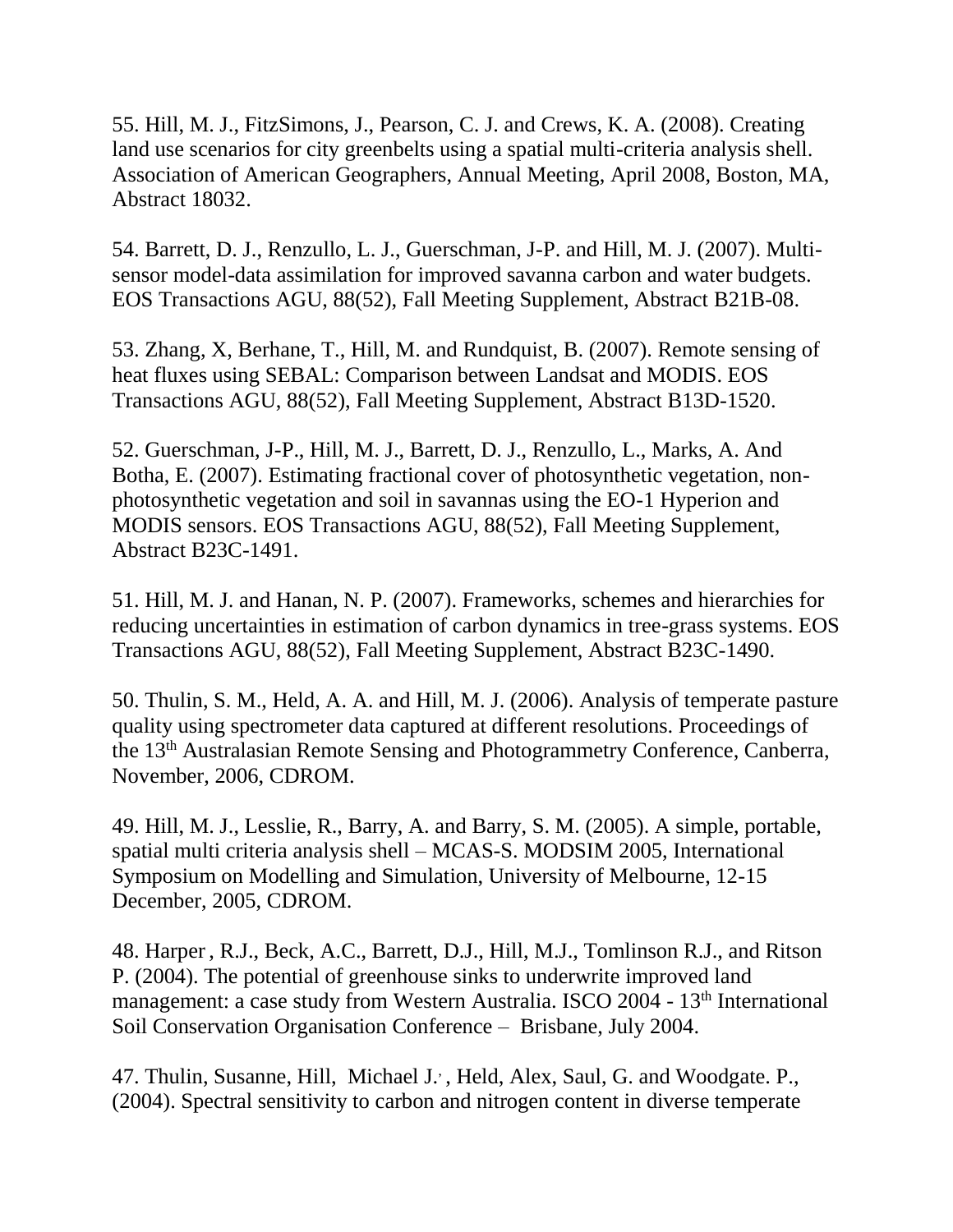pastures of Australia. International Geoscience and Remote Sensing Symposium, Proceedings, Fairbanks, Alaska, October 2004, CDROM..

46. Held, A. A., Hill, M. J., Leuning, R., Coops, N., Huges, D., Cleugh H. (2003). Using Hyperspectral and Multispectral Imagery at a Range of Scales to Characterise Biophysical Constraints to Carbon Dynamics at a CO<sub>2</sub> Flux Tower Site. *Proceedings of the 30<sup>th</sup> International Symposium on Remote Sensing of Environment,* Hawaii, November 2003, CDROM..

45. Harper, R. J., Gilkes, R. J., Hill, M. J.,. and Carter, D. J. (2002). The incidence of wind erosion as related to soil properties and geomorphic history in southwestern Australia. In Proceedings '2002 International Conference on Wind Erosion and Aeolian Processes. ICAR 5 and GCTE-SEN,' Lubbock, Texas, 22-25 July 2002.

44. Thulin, S., Hill, M. J., and Held, A. (2002). Hyperspectral detection of pasture condition and chemical properties within management and fertility treatments on a dairy farmlet experiment in eastern Victoria, Australia. In, *International Symposium on Remote Sensing of Environment, Proceedings*, International Society for Remote Sensing of Environment, Buenos Aires, Argentina, CDROM.

43. Nightingale, J, Phinn, S., Hill, M. J., Held, A. and Coops, N. (2002). Integrating ecosystem process models and remotely sensed data to map carbon fluxes within tropical forest environments. In, *International Symposium on Remote Sensing of Environment, Proceedings*, International Society for Remote Sensing of Environment, Buenos Aires, Argentina, CDROM.

42. Edirisinghe, A., Donald, G. E., Hill, M. J., Hyder, M., Smith, R. C. G. and Henry, D. (2002). A system for provision of timely biomass and growth rate estimates for precision management of the feed supply in annual pastures of Western Australia. In, *International Symposium on Remote Sensing of Environment, Proceedings*, International Society for Remote Sensing of Environment, Buenos Aires, Argentina, CDROM.

41. Hill, M. J., Lee, J. S., Donald, G. E. and Henry, D. (2002). Multifrequency SAR analysis of vegetation types and biomass for annual and perennial pastures in Western Australia. In, *International Symposium on Remote Sensing of Environment, Proceedings*, International Society for Remote Sensing of Environment, Buenos Aires, Argentina, CDROM.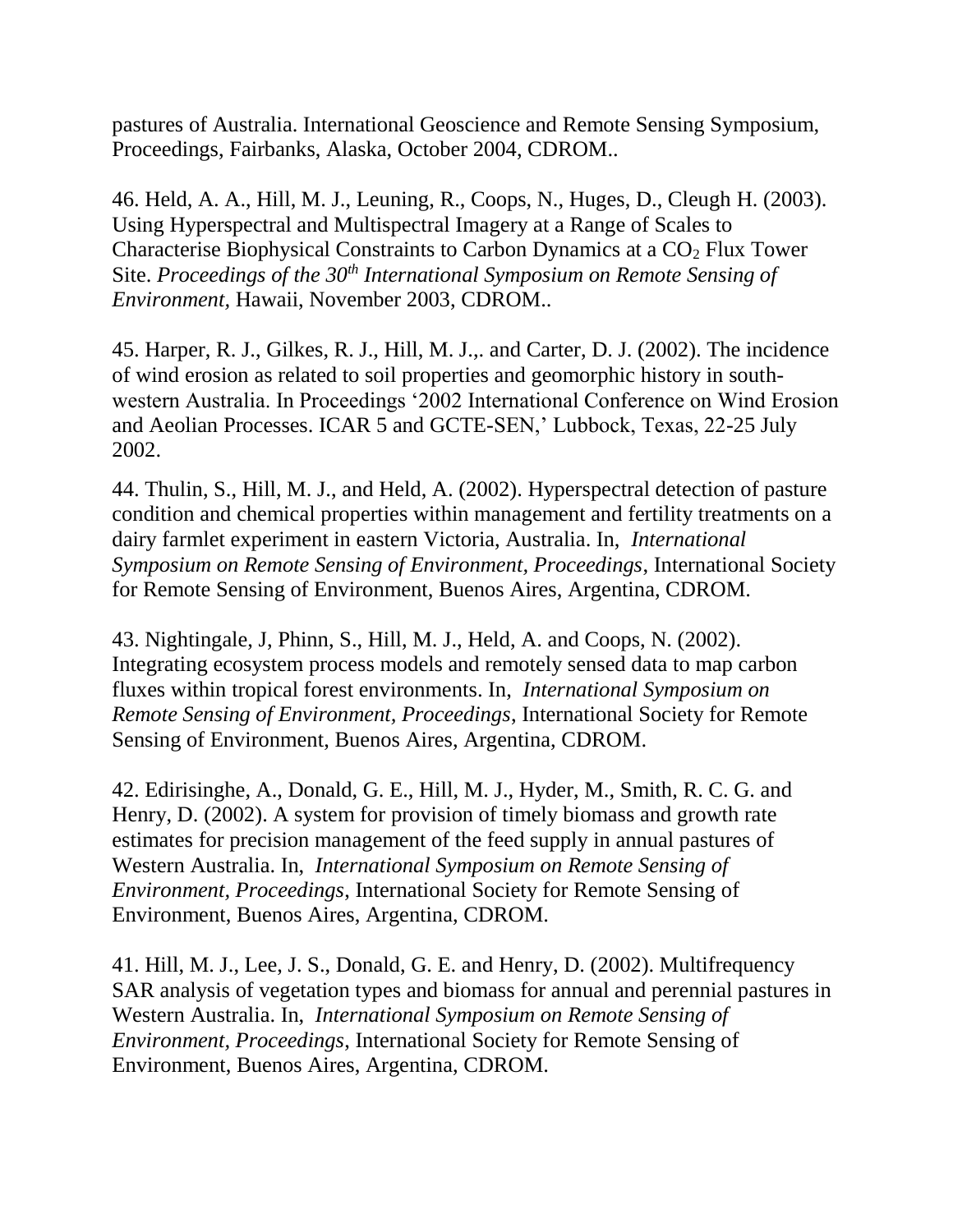40. Ranatunga, K., Hill, Michael J., Probert, M. E. and Dalal, R. C. (2001). Comparative application of APSIM, RothC and CENTURY to predict soil carbon dynamics. In *MODSIM2001*, International Congress on Modelling and Simulation, ANU, Canberra, November 2001, edited by F. Ghassemi, P. Whetton, R. Little and M. Littleboy, Modeling and Simulation Society of Australia and New Zealand, Canberra, Vol. 2, pp 733-738.

39. Hill M. J., Braaten, R. and Ainslie, H. (2001). A spatial framework and signal transfer approach to scenario analysis of management effects on carbon sequestration in pasture and cropping systems on Northern NSW. In *MODSIM2001*, International Congress on Modelling and Simulation, ANU, Canberra, November 2001 edited by F. Ghassemi, P. Whetton, R. Little and M. Littleboy, Modeling and Simulation Society of Australia and New Zealand, Canberra, Vol. 2, pp. 745-750.

38. Hill, M. J., Braaten, R. and McKeon, G. (2001) A spatial tool for evaluating the effect of grazing land management on carbon sequestration in Australian rangelands, In *MODSIM2001*, International Congress on Modelling and Simulation, ANU, Canberra, November 2001 edited by F. Ghassemi, P. Whetton, R. Little and M. Littleboy, Modeling and Siumulation Society of Australia and New Zealand, Canberra, Vol. 2, pp. 739-744 .

37. Aspinall, R. J. and Hill, M. J. (2000). Urban growth – analysis, modelling and prediction of past, present and future land use changes in Gallatin Valley, Montana (1860-2010). In *4 th International Conference on Integrating GIS and Environmental Modelling (GIS/EM4)*, Problems, Prospects and Research Needs, Banff, Alberta, Canada, September 2-8, 2000.

36. Edirisinghe, A., Hill M. J., Donald, G. E., Hyder, M., Warren, B. and Wheaton G. A. (2000). Estimating feed-on-offer and pasture growth rate using remote sensing. In, *Proceedings of the 10th Australasian Remote Sensing and Photogrammetry Conference,* Adelaide, August 21-25, CDROM.

35. Simpson, R., Donnelly, J., Graham, P., Salmon, L., Moore, A. and Hill, M. J. (2000). Using technology to improve the sustainability of grazing systems in high rainfall landscapes. In, *Emerging Technologies in Agriculture, Conference,* July 2000, Bureau of Rural Sciences, Barton pp. 86-98.

34. Hill, M. J., Donald, G. E., Donnelly, J. R. and Moore, A. D. (2000). Integrating spatial data with a grazing system model: assessing variability in pasture and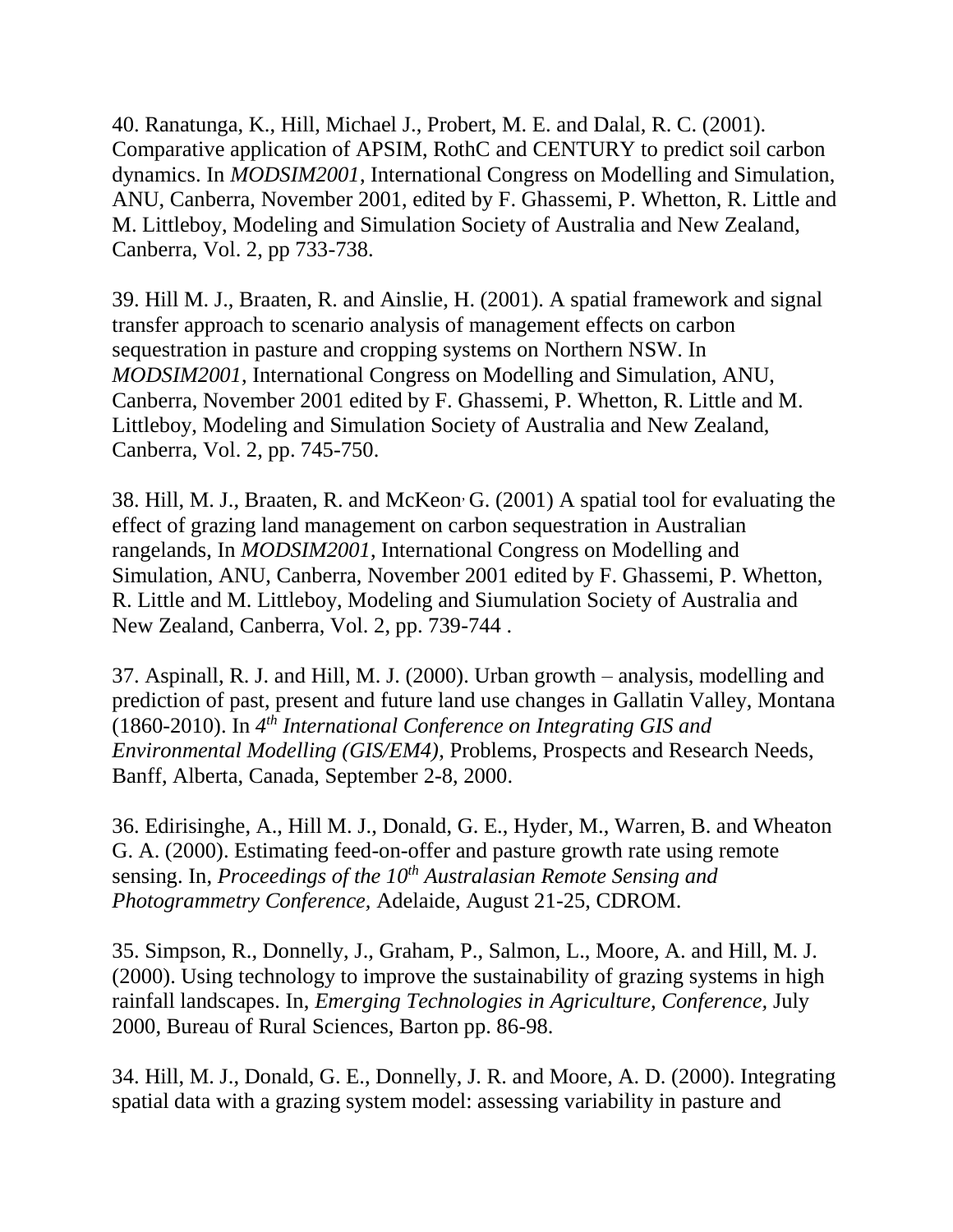animal production at a regional scale. *Proceedings of the Ninth Animal Science Congress of the Asian-Australian Association of Animal Production Societies. University of New South Wales, July, 2000.* 

33. Smith, Anne M., Hill, Michael J. and F (1998). Radarsat for grassland monitoring in Canada and Australia. *Proceedings of the Final Radarsat ADRO Symposium*, Montreal, Canada, October, 1998.

32. Hill, Michael J. (1998). Classification of pasture and grassland with Radarsat data. *Proceedings of the 9th Australasian Remote Sensing and Photogrammetry Conference*, UNSW, Sydney, July, 1998.

31. Hill, Michael J., Donald, Graham E., Wheaton, G. A., Hyder, M. and Smith, Richard C. G. (1998). Remote sensing for precision pasture management in South Western Australia. *Proceedings of the 9th Australasian Remote Sensing and Photogrammetry Conference*, UNSW, Sydney, July, 1998.

30. Hill, Michael J., Donald, Graham E. and Smith, Richard C. G. (1998). NDVIbased phenological indices; predictive potential for grazing systems. *Proceedings of the 9th Australasian Remote Sensing and Photogrammetry Conference*, UNSW, Sydney, July, 1998.

29. Hill, M. J., Donald, G. E., and Moore, A. D. (1997). Using GIS and the GRAZPLAN simulation models to assess the effect of climate variability on pasture production. *Proceedings of the International Congress on Modelling and Simulation, 1997, Hobart, Tasmania*.

28. Aspinall, R. J. and Hill, Michael J. (1997). Land cover change: A method for assessing the reliability of land cover changes measured from remotely sensed data. In *IGARSS'97 1997 IEEE International Geoscience and Remote Sensing Symposium Proceedings* T. L. Stein (Ed), IEEE Publications, Piscataway, New Jersey*,* Vol 1, p 275-277

27. Hill, Michael J., Vickery, Peter J., Furnival, E. Peter and Donald, Graham E. (1997). Mapping Pastures in Eastern Australia with NOAA AVHRR and Landsat TM data. In *IGARSS'97 1997 IEEE International Geoscience and Remote Sensing Symposium Proceedings,* T. L. Stein (Ed), IEEE Publications, Piscataway, New Jersey*,* Vol 1, p 269-271.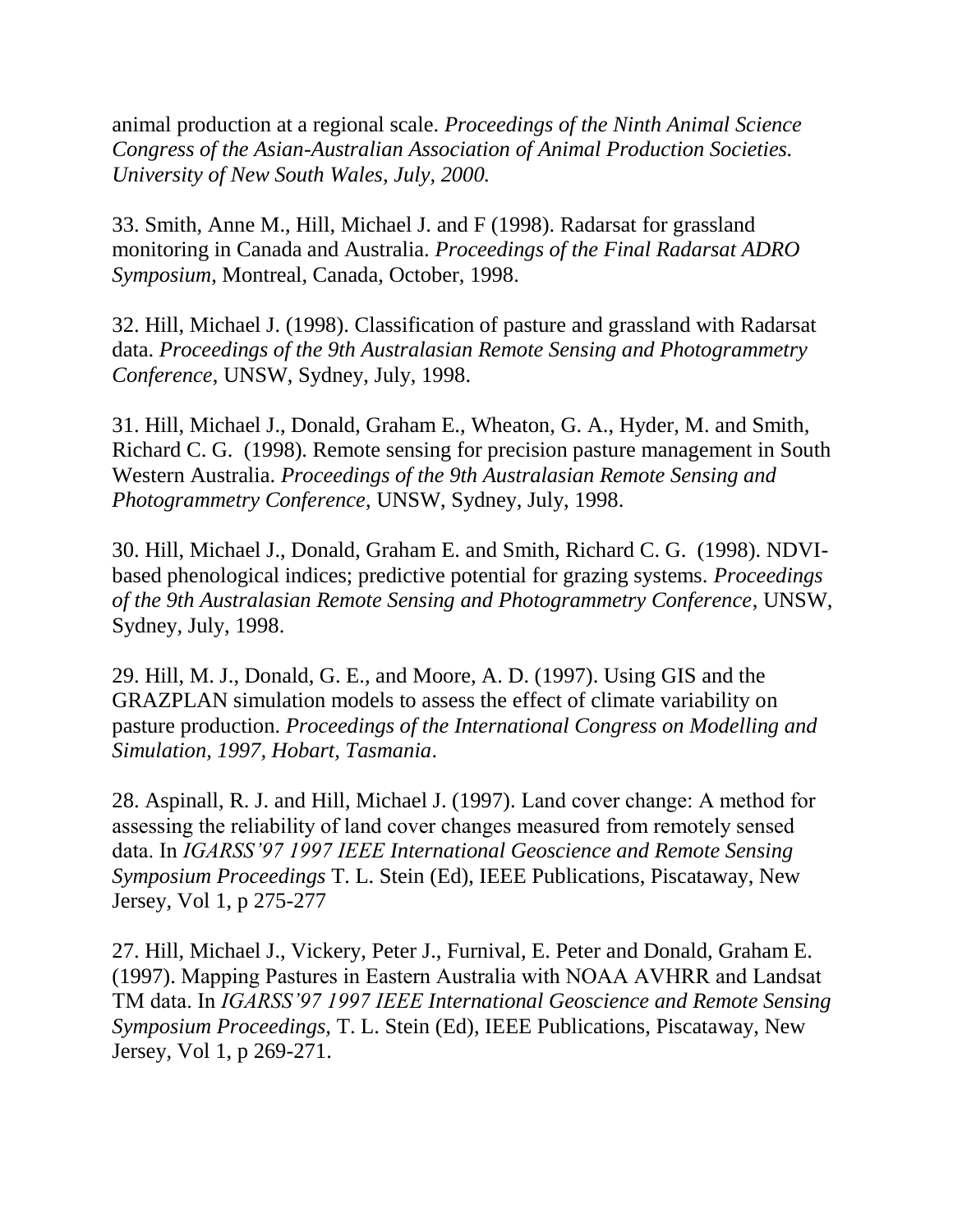26. Hill, M. J., Vickery, P. J., Donald, G. E., Furnival, E. P. and Mulcahy, C. (1997). Remote sensing of grassland with polarimetric SAR. In, "Significant Results of the AIRSAR Australia 1993 Mission", *Proceedings of the International Workshop on Radar Image Processing and Applications*, COSSA Publication 040, CSIRO, Australia, pp 29-32.

25. Hill, M. J., Vickery, P. J., Donald, G. E., Furnival, E. P. and Mulcahy, C. (1996). Managing the pastoral landscape: adding a spatial dimension? *Proceedings of the 7th Australian Agronomy Conference*, Toowoomba, Qld. pp 309-312.

24. Hill, M. J., Vickery, P. J., Furnival, E. P. and Donald, G. E. (1995). The use of synthetic aperture radar data to identify temperate grassland associations in eastern Australia. *Proceedings of the Fifth International Rangeland Congress* pp 236-237.

23. Hill, M. J., Willms, W. D., Major, D. J. and King, J. R. (1995). Modelling the biogeography of rough fescue (*Festuca altaica*, *F. campestris* and *F. hallii*) in Alberta, Canada. *Proceedings of the Fifth International Rangeland Congress* pp 234-235.

22. Pearson, Craig J., Hill, Michael J. and Archer, Ken A. (1994). Research management: Combining diverse methods to estimate benefits and identify priorities for agricultural research. In: *Systems-oriented Research in Agricultural and Rural Development, Proceedings of 13th International Symposium, Montpellier*, p 264-9.

21. Hill, M. J., Vickery, P. J., Donald, G. E. and Furnival, E. P. (1994). Radar for Grassland Monitoring. *7th Australasian Remote Sensing Conference, Proceedings*  Vol 1, pp 244-251.

20. Hill, M. J. (1993). Defining the white clover zone in eastern Australia using a model and a GIS. In, *International Congress on Modelling and Simulation, Proceedings* (edited by Michael McAleer and Anthony Jakeman; University of Western Australia) Vol. 3 pp 1077-1082.

19. Vickery, P. J., Hill, M. J. and Furnival, E. P. (1993). Simulating the impact of global warming on regional pasture production in a cool temperate environment. *Proceedings of the XVII International Grasslands Congress 1993.* pp 1133-4.

18. Willms, W. D., Major, D. J., Hill, M. J., Briscoe, B. and Brown, R. J. (1993). Remote sensing and geographic information systems for range assessment in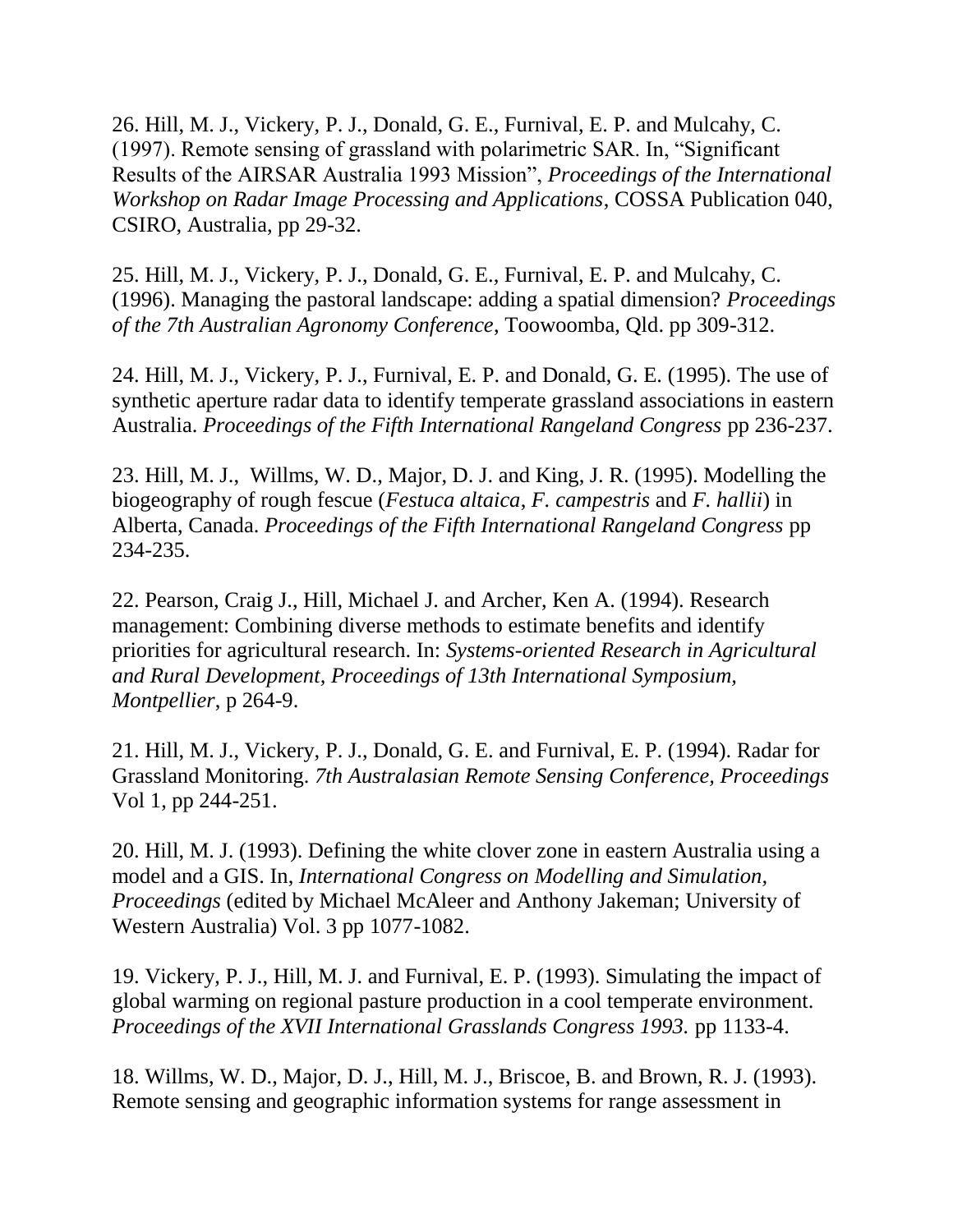southern Alberta. *Proceedings of the XVII International Grasslands Congress 1993.* pp 1608-9.

17. Major, D. J., Hill, M. J., Willms, W. D., Briscoe, B. and Brown, R. J. (1992) Radar backscatter from a short-grass prairie. *Proceedings of 1992 International Geoscience and Remote Sensing Symposium* vol 5: 1683-5.

16. Hill, M. J., Hedges, D. A., Vickery, P. J. and Hutchinson, M. F. (1990) Use of climatic GIS data to map potential herbage accumulation in improved pastures of the Hunter and New England regions of NSW. *Proceedings of 5th Australasian Remote Sensing Conference*, Vol. 1. p 548-51.

15. Hill, M. J., Hedges, D. A., Davies, H. I. and Vickery, P. J.(1990) Some preliminary rainfall analysis for improved targeting of perennial legumes to appropriate environments. In R C Muchow and J A Bellamy, Climatic Risk in Crop Production - Poster papers from the International Symposium. p 106-7. (CSIRO Div. Tropical Crops and Past., Brisbane).

14. Hill, M. J., Hutchinson, M. F. and Kirby, A. C. (1989) Mapping herbage accumulation for the Hunter Region of NSW using climatic analysis, growth indices and field experiments. *Proceedings of the XVI International Grassland Congress*, pp. 1369-70.

13. Boschma, S. P., Hill , M. J., Scott, J. M. and Lutton, J. J. (1997). Carbohydrate reserves of perennial grasses: effect of drought and defoliation intensity. *Proceedings of the XVIII International Grassland Congress.*.

12. Boschma, Suzanne P., Hill, Michael J., Scott, James M. and Rapp, Graeme, G. (1996). Effect of different intensities of drought and defoliation upon the mortality of perennial grasses. *Proceedings of the 7th Australian Agronomy Conference*, Toowoomba, Qld, p. 624.

11. King, J. R., Hill, M. J. and Willms, W. D. (1995). Rough fescue species of Alberta: Growth characteristics and adaptation. *Proceedings of the Fifth International Rangelands Congress* pp 289-290.

10. Hill, M. J. and Mulcahy, C. A. (1994) Caucasian clover (*Trifolium ambiguum* M. Bieb.) - A position paper for Australia and New Zealand in 1993. In "Alternative Pasture Legumes 1993". Edited by D. L. Michalk, A. D. Craig and W.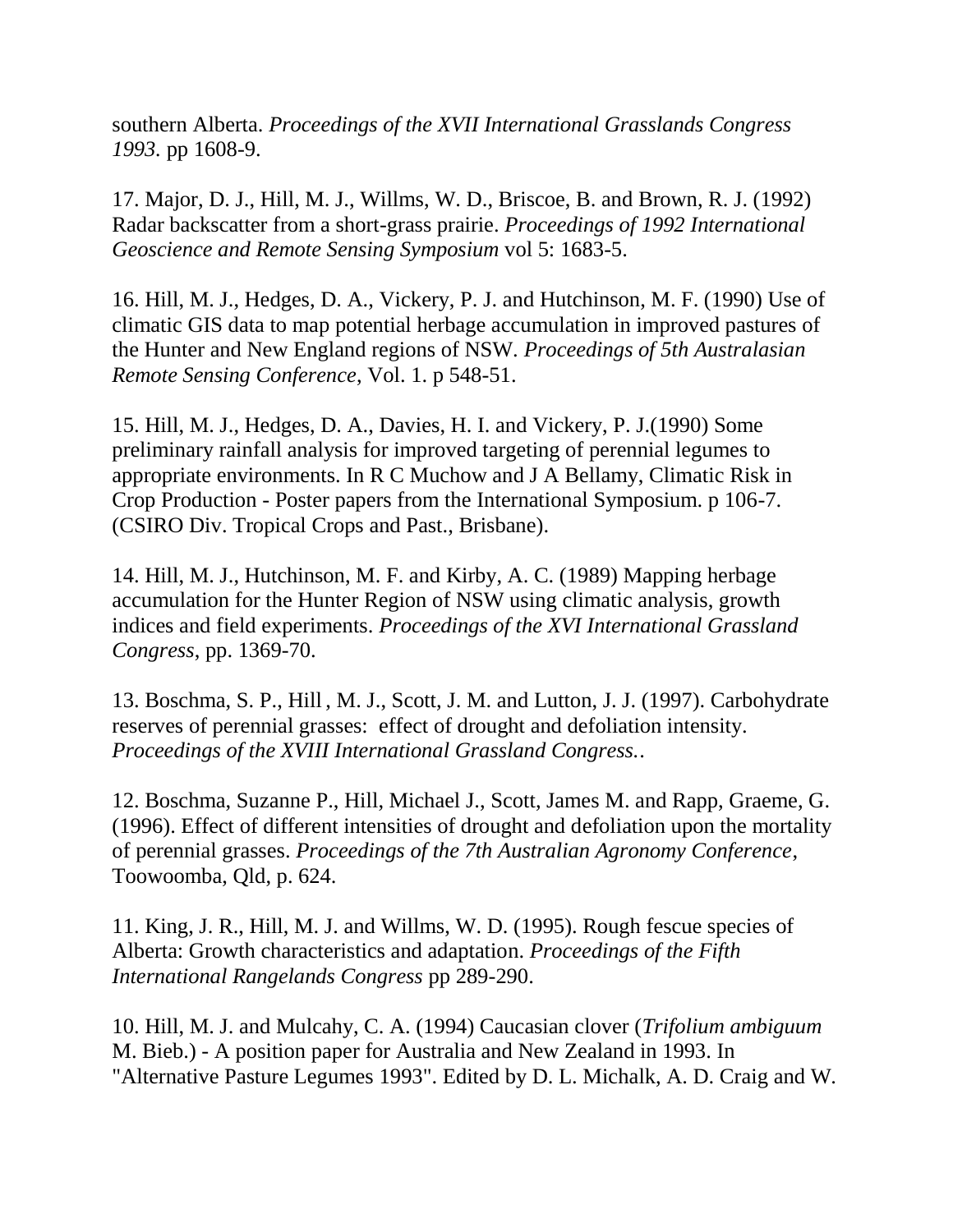J. Collins. *Department of Primary Industries South Australia, Technical report 219*. pp 88-93.

9. Duarsa, M. A. P., Hill, M. J. and Lovett, J. V. (1993). Growth of perennial legumes over three cycles of defoliation at different temperatures. *Proceedings of the XVII International Grasslands Congress 1993*. pp 136-138.

8. Hill, M. J., Mulcahy, C. A. and Rapp, G. G. (1993). A search for persistent perennial legumes for temperate Australia. *Proceedings of the XVII International Grasslands Congress 1993.* pp 423-4.

7. Duarsa, M. A. P., Hill, M. J. and Lovett, J. V. (1992) The distribution of tannins in *Lotus* spp.: variations within plant and stage of maturity. *Proceedings of the Sixth Australian Agronomy Conference*, p 446-9.

6. Hill, M. J., Archer, K. A. and Hutchinson, K. J. (1989) Towards developing a model of persistence and production for white clover. *Proceedings of XVI International Grassland Congress*, pp. 1043-44.

5. Watson, R. W., Strachan, N. and Hill, M. J. (1987). Evaluation of postemergence herbicides on seedling phalaris pasture. *Proceedings of the Eighth Australian Weeds Conference*, Weed Society of NSW, Sydney, pp. 66-69.

4. Hill M. J. and Watson R. W. (1987). Establishing phalaris in the Upper Hunter by aerial seeding. *Proceedings of the 4th Australian Agronomy Conference, Australian Society of Agronomy*, Melbourne, p.173.

3. Hill M. J. and Kirby A. C. (1985). Morphological variation in prairie grass (Bromus catharticus Vahl). *Proceedings of XV International Grassland Congress*, pp. 179-181.

2. Hill M. J. (1985). Establishing temperate grasses in existing subtropical grass swards: the influence of temperature and species characteristics. *Proceedings of XV International Grassland Congress*, pp. 577-579.

1. Hill, M. J. and Pearson C. J. (1982). Early growth pattern and sod-sowing of temperate pasture grasses. "Agronomy Australia 1982", Proceedings of the Second Australian Agronomy Conference, Australian Society of Agronomy, Melbourne, p.172.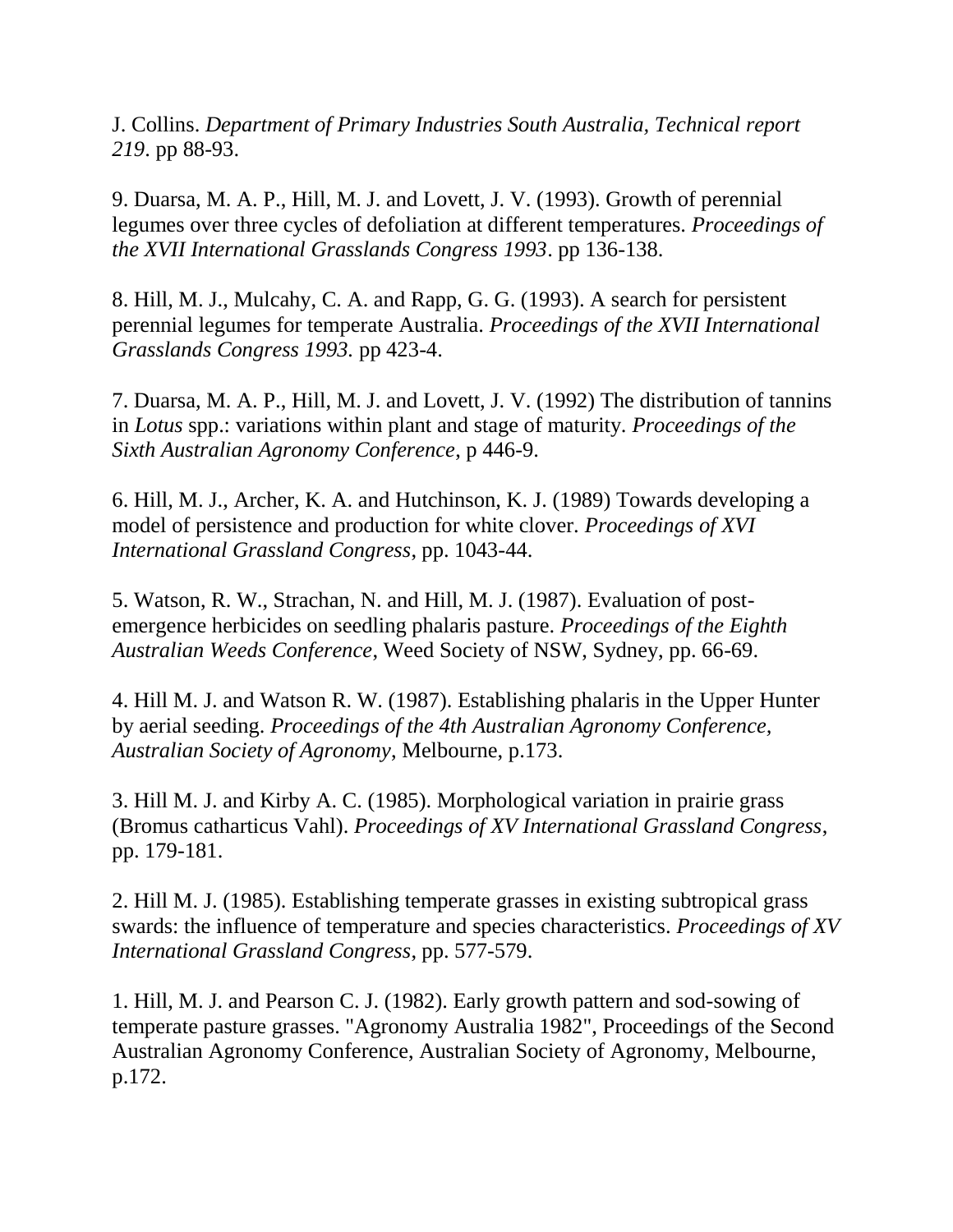### *Compact Discs*

Australian Temperate Pastures Database. Compiled by M. J. Hill and G. E. Donald for the National Pasture Improvement Coordinating Committee. CSIRO Animal Production, Floreat, WA,1998.

### *Final Project and Consulting Reports*

Hanan, N. P. and Hill, M. J. (2012). "Savannas in a Changing Earth System" The NASA Terrestrial Ecology Tree-Grass Project: Outline for a Coordinated NASA Field Campaign for Earth Observation and Modeling in Mixed Tree-Grass Ecosystems. Final Report to NASA Terrestrial Ecology Program, Contract NNX09AH56G, 56 pp.

Hill, Michael J. (2004). Grassland Condition from Airborne (and Satellite) Hyperspectral Imaging. Contribution to Consulting Report to NSW Department of Infrastructure Planning and Natural Resources on Statewide Native Vegetation Condition Reporting.

Hill, Michael J. and Donald, Graham E. (1997). Determination of Benefits from Pasture Improvement. Final report to the Meat Research Corporation on project M.499a. 261 pp.

Hill, M. J., Vickery, P. J., Furnival, E. P. and Donald, G. E. (1996) Use Of Satellite Remote Sensing To Estimate Pasture Composition In The Temperate High Rainfall Zone (HRZ) Of Eastern Australia. A report to the Meat Research Corporation on project M.496. 92 pp.

Hill, Michael J., Donald, Graham E., Vickery, Peter J. and Furnival, E. Peter. (1994) A preliminary analysis of pasture suitability for "Cooplacurripa". A report to South Pacific Agricultural Company Pty Ltd. 39 pp.

Hill, Michael J. (1994) Potential adaptation zones for temperate pasture species as constrained by climate: A GIS-based logical modelling approach. A report to the National Pasture Improvement Coordinating Committee on project M.499. 35 pp.

## *Newsletters and Popular Articles*

Taylor, Robin (1993) Sustaining our temperate pastures. *Rural Research* 160, 24- 27. (About the Armidale group using supplied text)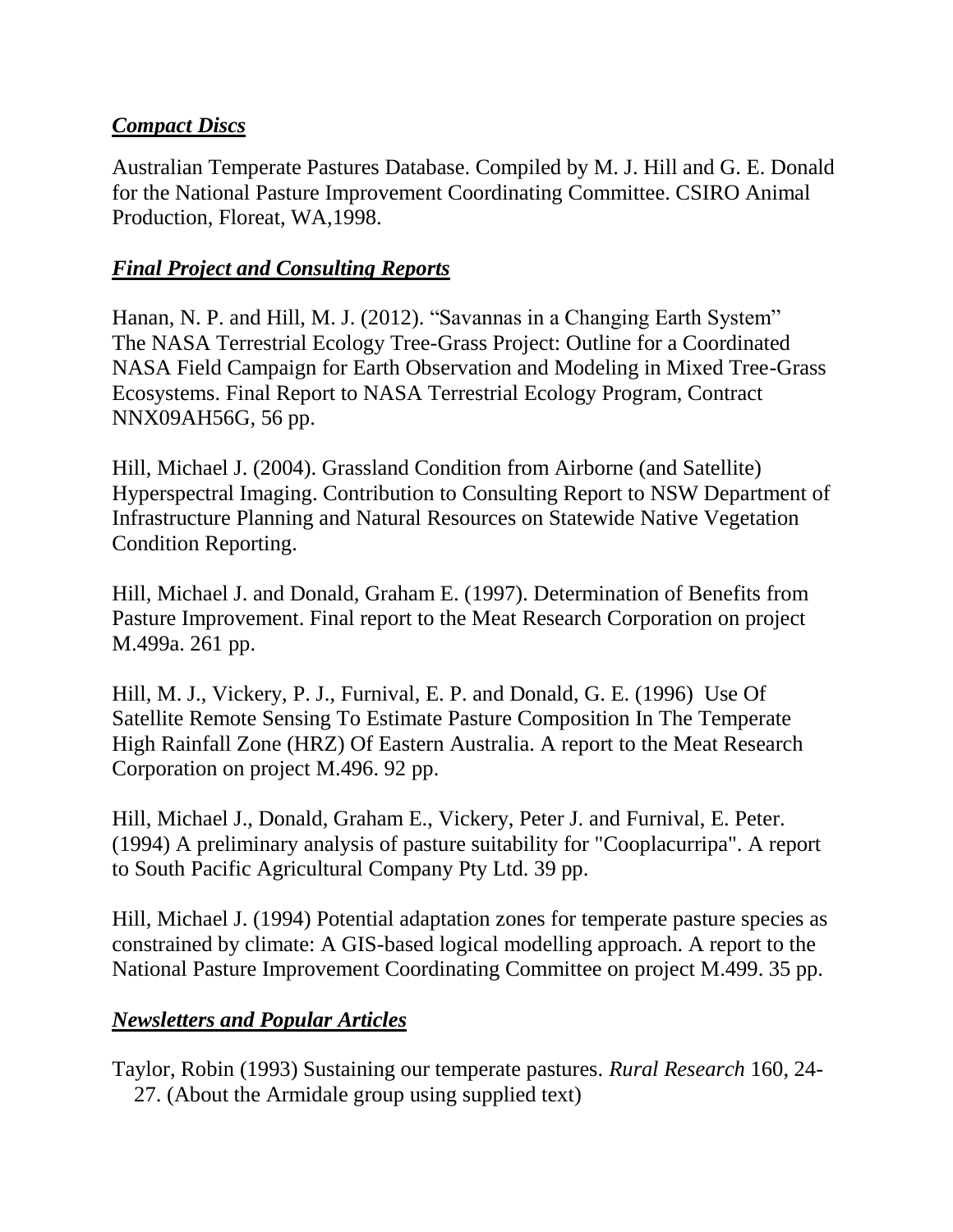- Vickery, P. J. and Hill, M. J. (1994) Modelling possible global climate change impacts on pasture production in eastern Australia. *Climate Change Newsletter*, 6 (1) 3-4.
- Dick, Alan (1994) Geographical Information Systems and Remote Sensing guide cattle property development. *Rural Research* (in press). (About the research reported in *Paper* 29 by the Armidale group using supplied figures, text and interviews)
- Hill, Michael J. (1995) Farming gets a helping hand from outer space Remote sensing and geographic information systems can provide a more objective basis for farm management. *Grow!* Winter 1995, 22-24.
- Hill, Michael J. (1997) Grazing clues in satellite maps. *Farming Ahead.* August 1997.

# *School Text Books*

Mraz, J. (1996) Jacaranda SOSE Geography Text for the National Curriculum Studies of Society and Environment. Chapter 5 Section 6 pp 120 - 123. Cooplacurripa Case Study.